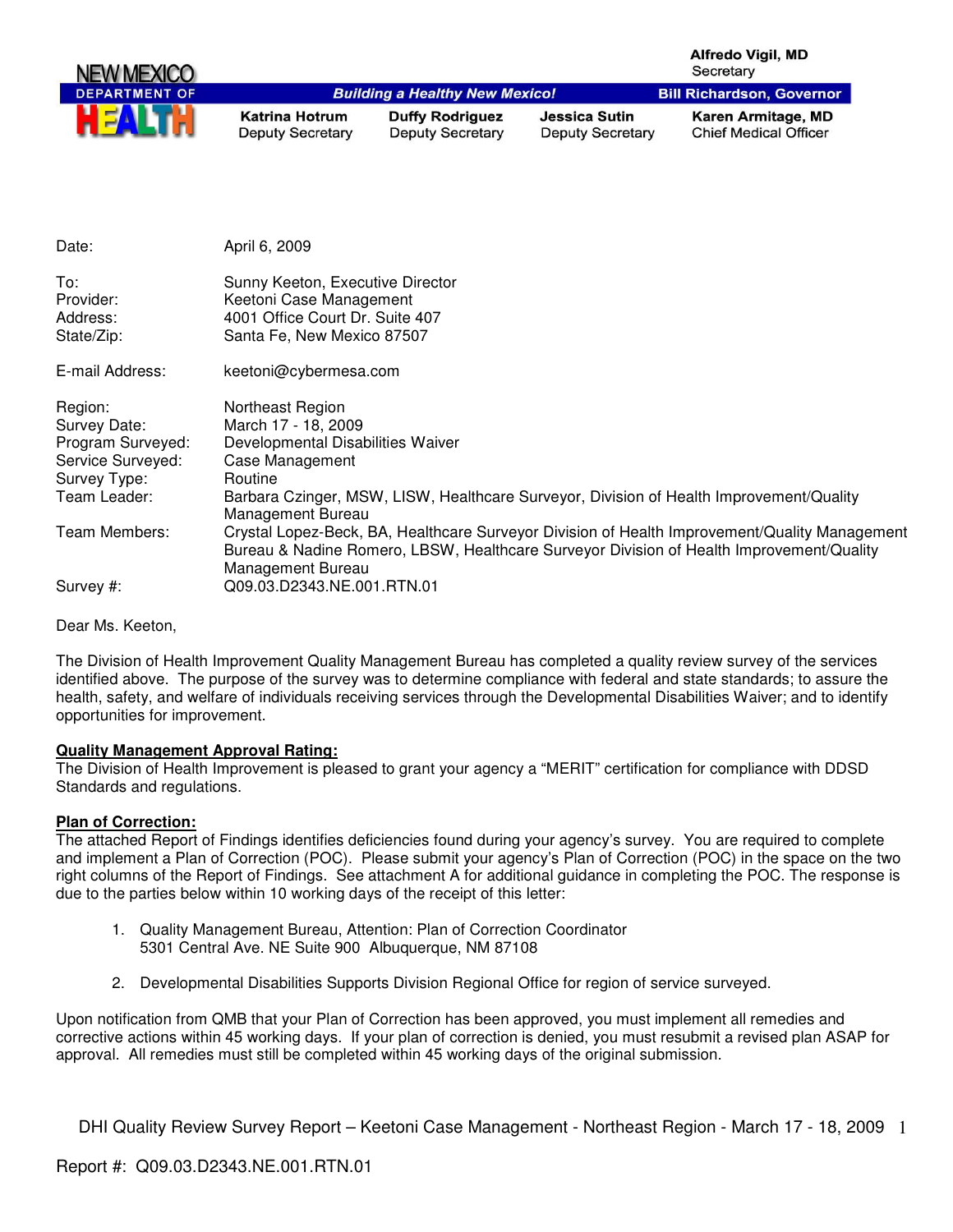Failure to submit, complete or implement your POC within the required time frames will result in the imposition of a \$200 per day Civil Monetary Penalty until it is received, completed and/or implemented.

#### **Request for Informal Reconsideration of Findings (IRF):**

If you disagree with a determination of noncompliance (finding) you have 10 working days upon receipt of this notice to request an IRF. Submit your request for an IRF in writing to:

> QMB Deputy Bureau Chief 5301 Central Ave NE Suite #900 Albuquerque, NM 87108 Attention: IRF request

A request for an IRF will not delay the implementation of your Plan of Correction which must be completed within 45 working days. Providers may not appeal the nature or interpretation of the standard or regulation, the team composition, sampling methodology or the Scope and Severity of the finding.

If the IRF approves the change or removal of a finding, you will be advised of any changes.

This IRF process is separate and apart from the Informal Dispute Resolution (IDR) and Fair Hearing Process for Sanctions from DOH.

Please call the Team Leader at 505-476-9023, if you have questions about the survey or the report. Thank you for your cooperation and for the work you perform.

Sincerely, n MSW, WM

Barbara Czinger, MSW, LIS Team Lead/Healthcare Surveyor Division of Health Improvement Quality Management Bureau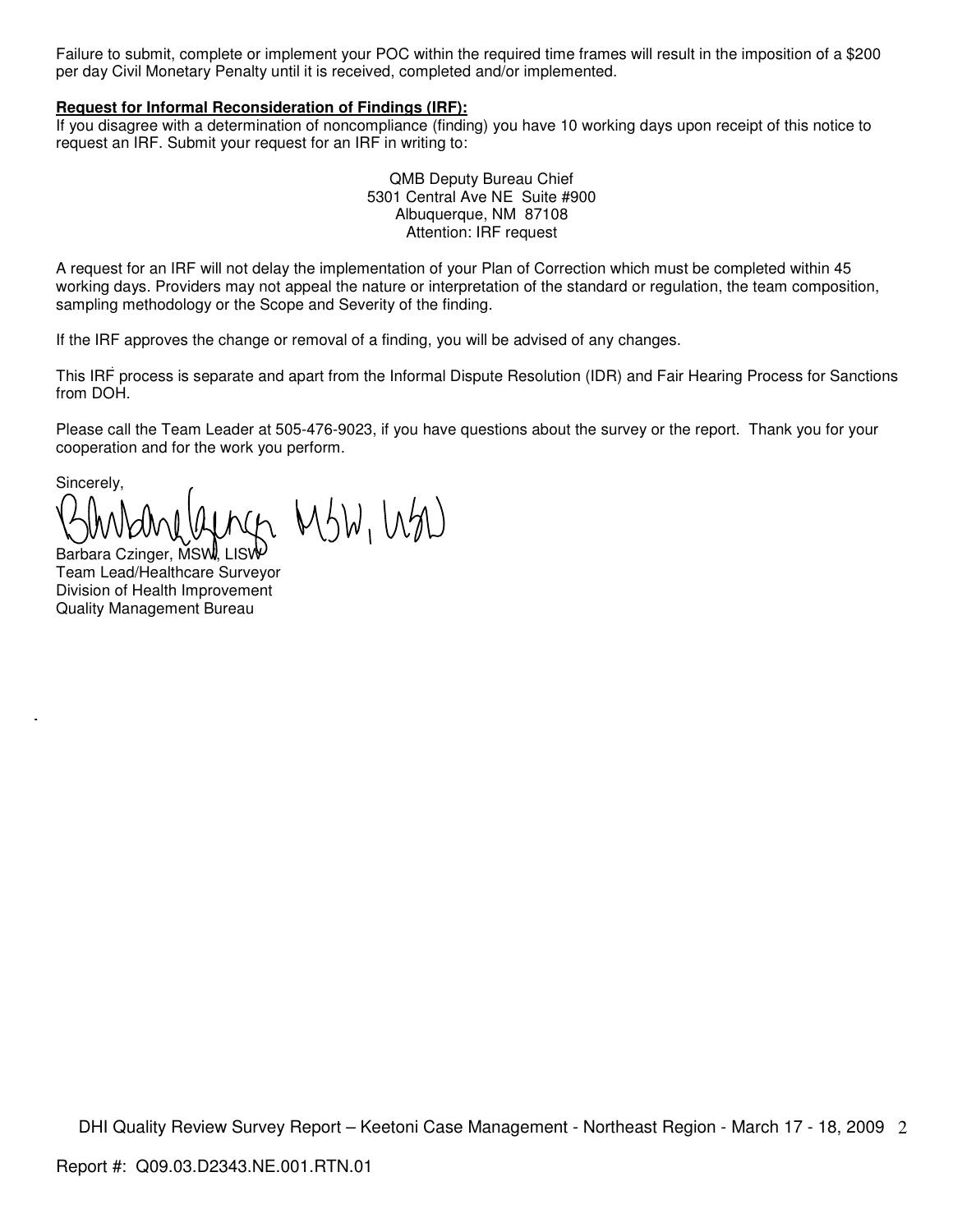| <b>Entrance Conference Date:</b>        | March 17, 2009                                                                                                                                                                                                                                                                   |                                                                                                                                                      |
|-----------------------------------------|----------------------------------------------------------------------------------------------------------------------------------------------------------------------------------------------------------------------------------------------------------------------------------|------------------------------------------------------------------------------------------------------------------------------------------------------|
| Present:                                | <b>Keetoni Case Management</b><br>Sunny Keeton, Executive Director<br>Kim Riebsomer, Case Manager<br>Barbara Pittman, Case Manager                                                                                                                                               |                                                                                                                                                      |
|                                         | <b>DOH/DHI/QMB</b>                                                                                                                                                                                                                                                               | Barbara Czinger, MSW, LISW, Team Lead/Healthcare Surveyor<br>Crystal Lopez-Beck, BA, Healthcare Surveyor<br>Nadine Romero, LBSW, Healthcare Surveyor |
| Exit Conference Date:                   | March 18, 2009                                                                                                                                                                                                                                                                   |                                                                                                                                                      |
| Present:                                | <b>Keetoni Case Management</b><br>Sunny Keeton, Executive Director<br>Barbara Pittman, Case Manager                                                                                                                                                                              |                                                                                                                                                      |
|                                         | <b>DOH/DHI/QMB</b><br>Barbara Czinger, MSW, LISW, Team Lead/Healthcare Surveyor<br>Crystal Lopez-Beck, BA, Healthcare Surveyor<br>Nadine Romero, LBSW, Healthcare Surveyor                                                                                                       |                                                                                                                                                      |
|                                         | <b>DDSD - NE Regional Office</b>                                                                                                                                                                                                                                                 | Charlene Cain, NERO Manager (via phone)<br>Tom Trujillo, Special Projects Coordinator (via phone)                                                    |
| <b>Administrative Locations Visited</b> | Number:                                                                                                                                                                                                                                                                          | 1                                                                                                                                                    |
| <b>Total Sample Size</b>                | Number:                                                                                                                                                                                                                                                                          | 20<br>18 - Non-Jackson Class Members<br>2 - Jackson Class Members                                                                                    |
| Case Managers Interviewed               | Number:                                                                                                                                                                                                                                                                          | 3                                                                                                                                                    |
| Records Reviewed (Persons Served)       | Number:                                                                                                                                                                                                                                                                          | 20                                                                                                                                                   |
| <b>Administrative Files Reviewed</b>    | <b>Billing Records</b><br>Incident Management Records<br><b>Personnel Files</b><br><b>Training Records</b><br>Agency Policy and Procedure<br><b>Caregiver Criminal History Screening Records</b><br><b>Employee Abuse Registry</b><br>Quality Improvement/Quality Assurance Plan |                                                                                                                                                      |

CC: Distribution List: DOH - Division of Health Improvement

- DOH Developmental Disabilities Supports Division
- DOH Office of Internal Audit
	- HSD Medical Assistance Division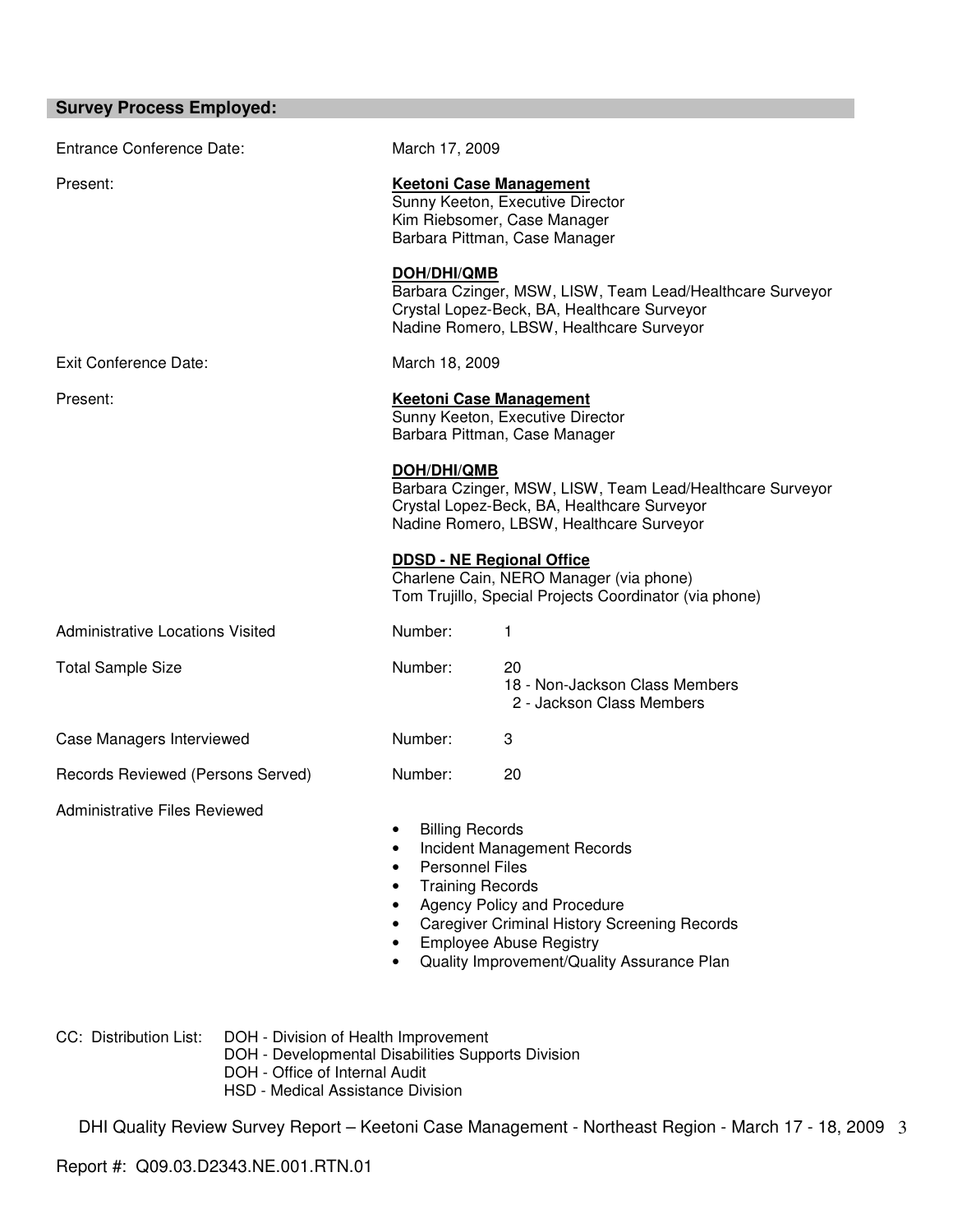# **Provider Instructions for Completing the QMB Plan of Correction (POC) Process**

- After a QMB Quality Review, your Survey Report will be sent to you via certified mail. You may request that it also be sent to you electronically by calling George Perrault, Plan of Correction Coordinator at 505-222-8624.
- Within 10 business days of the date you received your survey report, you must develop and send your Plan of Correction response to the QMB office. (Providers who do not pick up their mail will be referred to the Internal Review Committee [IRC]).
- For each Deficiency in your Survey Report, include specific information about HOW you will correct each Deficiency, WHO will fix each Deficiency ("Responsible Party"), and by WHEN ("Date Due").
- Your POC must not only address HOW, WHO and WHEN each Deficiency will be corrected, but must also address overall systemic issues to prevent the Deficiency from reoccurring, i.e., Quality Assurance (QA). Your description of your QA must include specifics about your selfauditing processes, such as HOW OFTEN you will self-audit, WHO will do it, and WHAT FORMS will be used.
- Corrective actions should be incorporated into your agency's Quality Assurance/Quality Improvement policies and procedures.
- You may send your POC response electronically to George.Perrault@state.nm.us, by fax (505- 841-5815), or by postal mail.
- Do not send supporting documentation to QMB until after your POC has been approved by QMB.
- QMB will notify you if your POC has been "Approved" or "Denied".
- Whether your POC is "Approved" or "Denied", you have a maximum of 45 business days to correct all survey Deficiencies from the date of receipt of your Survey Report. If your POC is "Denied" it must be revised and resubmitted ASAP, as the 45 working day limit is in effect. Providers whose revised POC is denied will be referred to the IRC.
- The POC must be completed on the official QMB Survey Report and Plan of Correction Form, unless approved in advance by the POC Coordinator.
- The following Deficiencies must be corrected within the deadlines below (after receipt of your Survey Report):

| $\circ$ CCHS and EAR:              | 10 working days |
|------------------------------------|-----------------|
| $\circ$ Medication errors:         | 10 working days |
| $\circ$ IMS system/training:       | 20 working days |
| $\circ$ ISP related documentation: | 30 working days |
| $\circ$ DDSD Training              | 45 working days |

- If you have questions about the POC process, call the QMB POC Coordinator, George Perrault at 505-222-8624 for assistance.
- For Technical Assistance (TA) in developing or implementing your POC, contact your local DDSD Regional Office.
- Once your POC has been approved by QMB, the POC may not be altered or the dates changed.
- Requests for an extension or modification of your POC (post approval) must be made in writing and submitted to the POC Coordinator at QMB, and are approved on a case-by case basis.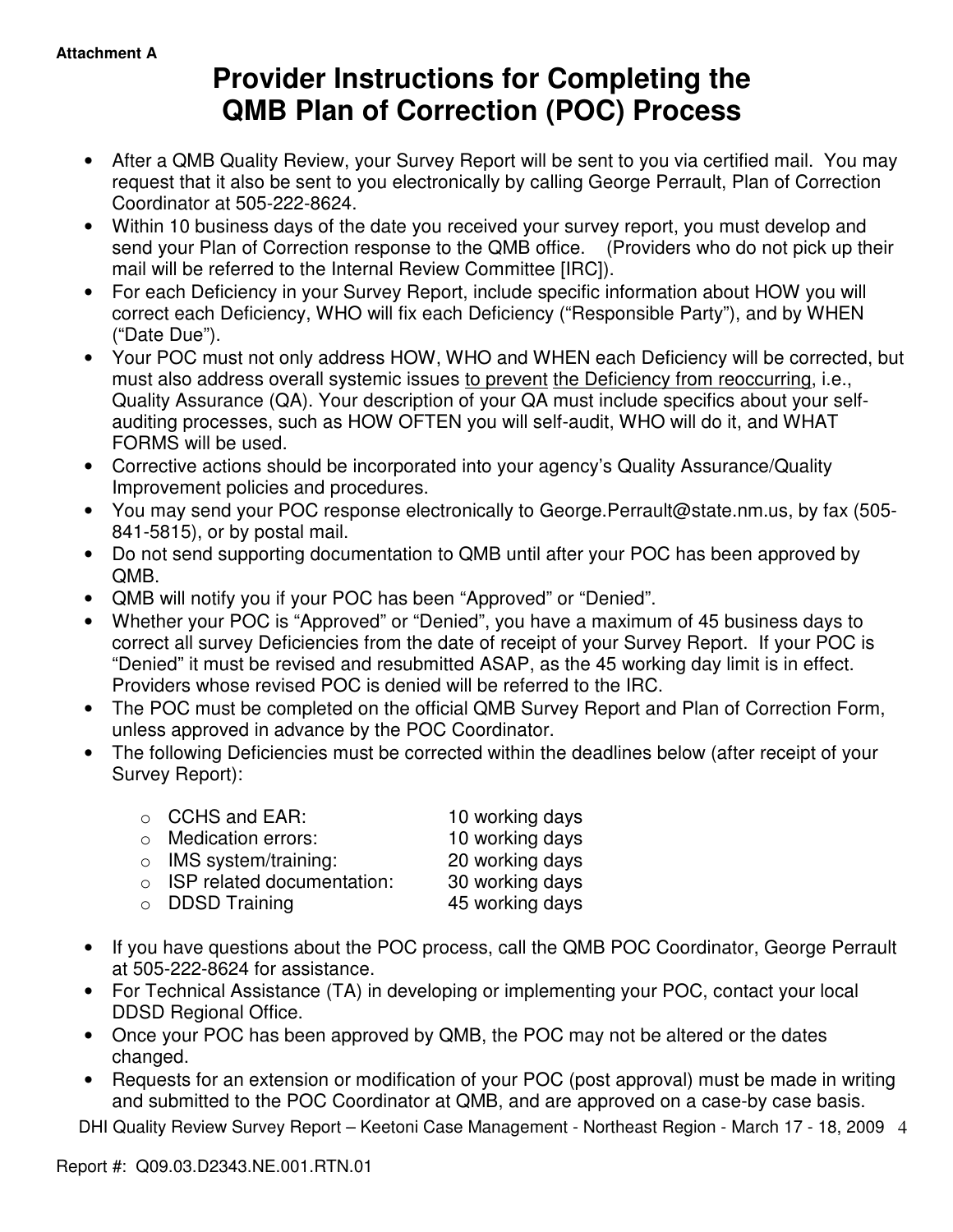- When submitting supporting documentation, organize your documents by Tag #s, and annotate or label each document using Individual #s.
- Do not submit original documents, hard copies or scanned and electronically submitted copies are fine. Originals must be maintained in the agency/client file(s) as per DDSD Standards.
- Failure to submit, complete or implement your POC within the required timeframes will result in a referral to the IRC and the possible imposition of a \$200 per day Civil Monetary Penalty until it is received, completed and/or implemented.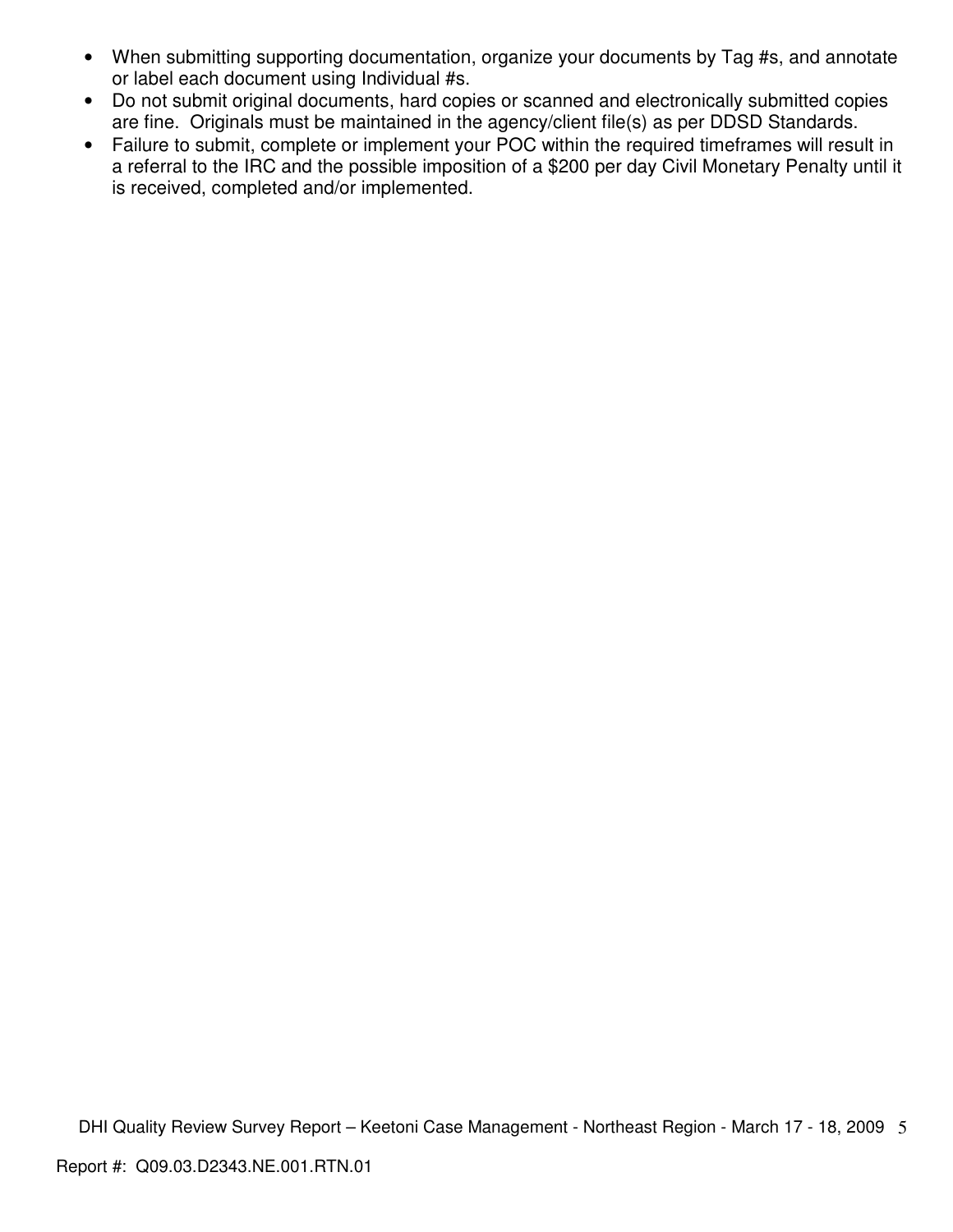# **QMB Scope and Severity Matrix of survey results**

Each deficiency in your Report of Findings is scored on a Scope and Severity Scale. The culmination of each deficiency's Scope and Severity is used to determine degree of compliance to standards and regulations and level of QMB Certification.

|                 |                            |                                                                |                                  | <b>SCOPE</b>                    |                                               |
|-----------------|----------------------------|----------------------------------------------------------------|----------------------------------|---------------------------------|-----------------------------------------------|
|                 |                            |                                                                | <b>Isolated</b><br>$01\% - 15\%$ | <b>Pattern</b><br>$16\% - 79\%$ | <b>Widespread</b><br>$80\% - 100\%$           |
| <b>SEVERITY</b> | High Impact                | Immediate<br>Jeopardy to<br>individual health<br>and or safety | J.                               | K.                              | L.                                            |
|                 |                            | <b>Actual harm</b>                                             | G.                               | Н.                              | I.                                            |
|                 | Medium<br><b>Impact</b>    | No Actual Harm<br><b>Potential for more</b>                    | D.                               | Ε.                              | F. (3 or more)                                |
|                 |                            | than minimal harm                                              | $D.$ (2 or less)                 |                                 | <b>F.</b> (no conditions<br>of participation) |
|                 | Impact<br>$\sum_{i=1}^{N}$ | No Actual Harm<br>Minimal potential<br>for harm.               | А.                               | <b>B.</b>                       | C.                                            |

Scope and Severity Definitions:

#### Key to Scope scale:

#### Isolated:

A deficiency that is limited to 1% to 15% of the sample, usually impacting no more than one or two individuals in the sample.

#### Pattern:

A deficiency that impacts a number or group of individuals from 16% to 79% of the sample is defined as a pattern finding. Pattern findings suggest the need for system wide corrective actions.

## Widespread:

A deficiency that impacts most or all (80% to 100%) of the individuals in the sample is defined as widespread or pervasive. Widespread findings suggest the need for system wide corrective actions as well as the need to implement a Continuous Quality Improvement process to improve or build infrastructure. Widespread findings must be referred to the Internal Review Committee for review and possible actions or sanctions.

#### Key to Severity scale: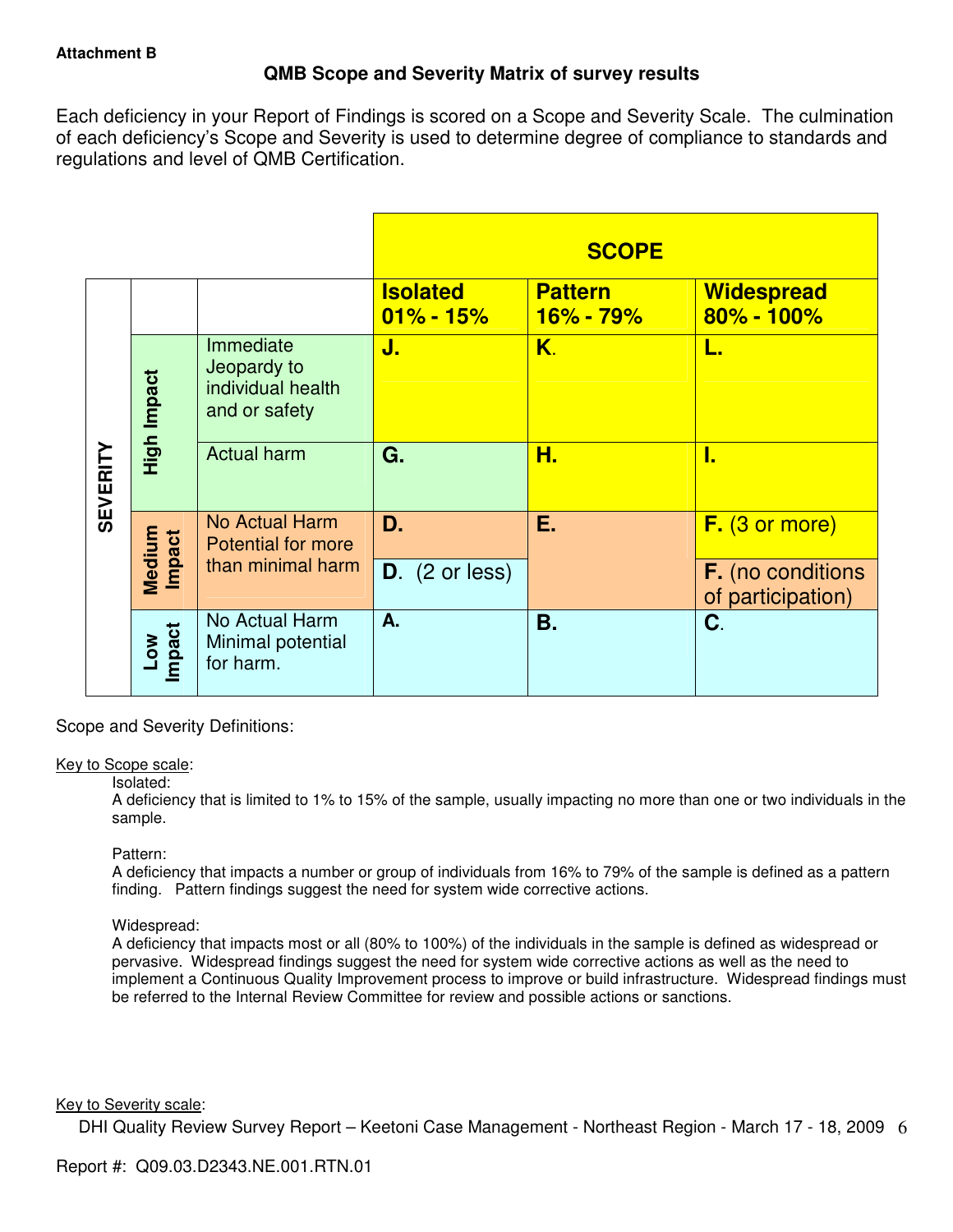Low Impact Severity: (Blue)

Low level findings have no or minimal potential for harm to an individual. Providers that have no findings above a "C" level may receive a "Quality" Certification approval rating from QMB.

Medium Impact Severity: (Tan)

Medium level findings have a potential for harm to an individual. Providers that have no findings above a "F" level and/or no more than two F level findings and no F level Conditions of Participation may receive a "Merit" Certification approval rating from QMB.

High Impact Severity: (Green or Yellow)

High level findings are when harm to an individual has occurred. Providers that have no findings above "I" level may only receive a "Standard" Approval rating from QMB and will be referred to the IRC.

High Impact Severity: (Yellow)

"J, K, and L" Level findings:

This is a finding of Immediate Jeopardy. If a provider is found to have "I" level findings or higher, with an outcome of Immediate Jeopardy, including repeat findings or Conditions of Participation they will be referred to the Internal Review Committee.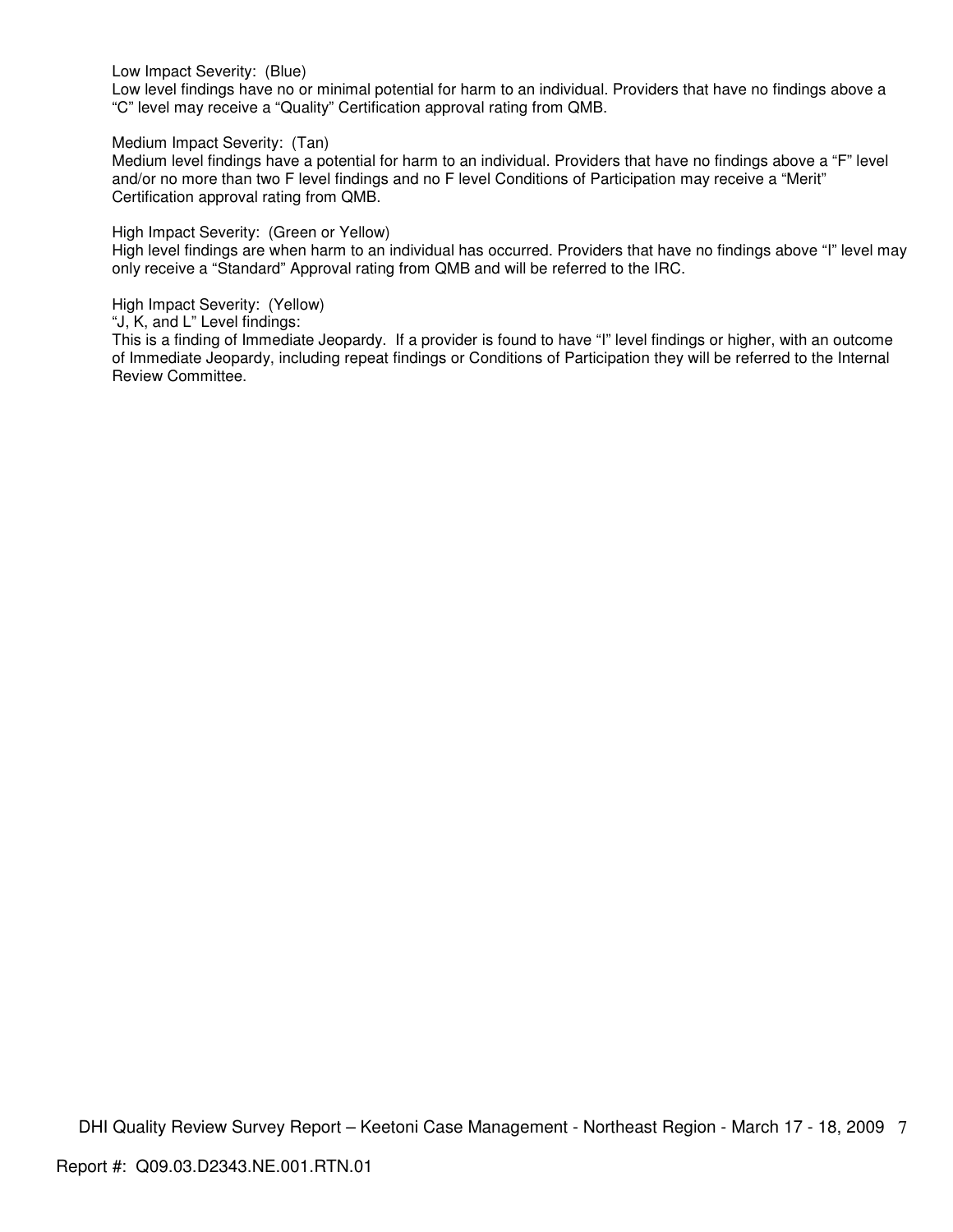## **Guidelines for the Provider Informal Reconsideration of Finding (IRF) Process**

## **Introduction:**

Throughout the process, surveyors are openly communicating with providers. Open communication means that surveyors have clarified issues and/or requested missing information before completing the review. Regardless, there may still be instances where the provider disagrees with a specific finding.

To informally dispute a finding the provider must request in writing an Informal Reconsideration of the Finding (IRF) to the QMB Deputy Bureau Chief **within 10 working days** of receipt of the final report.

The written request for an IRF must be completed on the **QMB Request for Informal Reconsideration of Finding Form** (available on the QMB website) and must specify in detail the request for reconsideration and why the finding is inaccurate. The **IRF request must include all supporting documentation or evidence that was not previously reviewed during the survey process.** 

## **The following limitations apply to the IRF process:**

- The request for an IRF and all supporting evidence must be received in 10 days.
- Findings based on evidence requested during the survey and not provided may not be subject to reconsideration.
- The supporting documentation must be new evidence not previously reviewed by the survey team.
- Providers must continue to complete their plan of correction during the IRF process
- Providers may not request an IRF to challenge the Scope and Severity of a finding.
- Providers may not request an IRF to challenge the sampling methodology.
- Providers may not request an IRF based on disagreement with the nature of the standard or regulation.
- Providers may not request an IRF to challenge the team composition
- Providers may not request an IRF to challenge the QMB Quality Approval Rating and the length of their DDSD provider contract.

## **A Provider forfeits the right to an IRF if the request is not made within 10 working days of receiving the report and does not include all supporting documentation or evidence to show compliance with the standards and regulations.**

QMB has 30 working days to complete the review and notify the provider of the decision. The request will be reviewed by the IRF committee. The Provider will be notified in writing of the ruling, no face to face meeting will be conducted.

When a Provider requests that a finding be reconsidered, it does not stop or delay the Plan of Correction process. **Providers must continue to complete the Plan of Correction, including the finding in dispute regardless of the IRF status.** If a finding is successfully reconsidered, it will be noted and will be removed or modified from the report. It should be noted that in some cases a Plan of Correction may be completed prior to the IRF process being completed. The provider will be notified in writing on the decisions of the IRF committee.

## **Administrative Review Process:**

If a Provider desires to challenge the decision of the IRF committee they may request an Administrative Review by the DHI and DDSD Director. The Request must be made in writing to the QMB Bureau Chief and received within 5 days of notification from the IRF decision.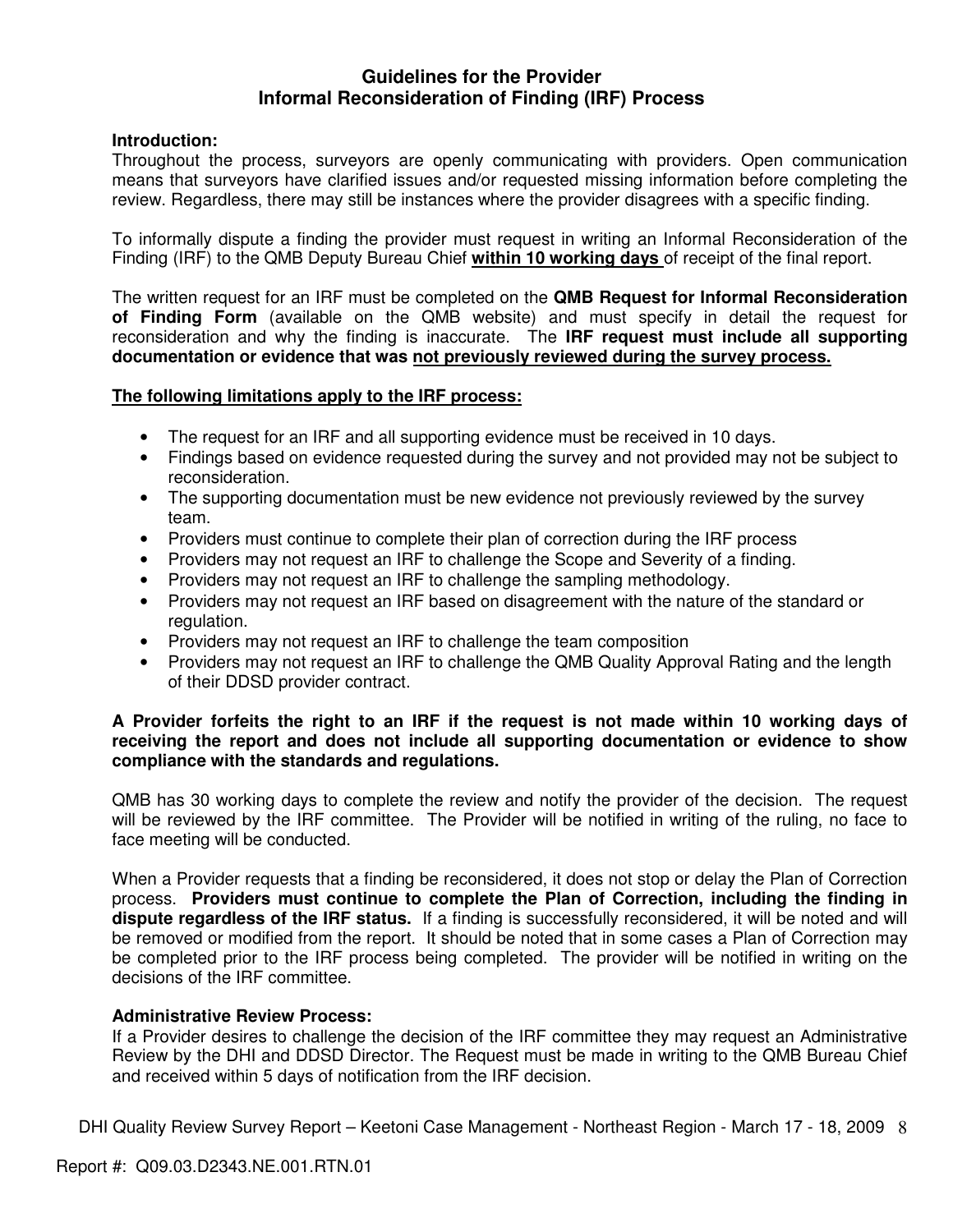## **Regarding IRC Sanctions:**

The Informal Reconsideration of the Finding process is a separate process specific to QMB Survey Findings and should not be confused with any process associated with IRC Sanctions.

If a Provider desires to Dispute or Appeal an IRC Sanction that is a separate and different process. Providers may choose the Informal Dispute Resolution Process or the Formal Medicaid Fair Hearing Process to dispute or appeal IRC sanctions, please refer to the DOH Sanction policy and section 39 of the provider contract agreement.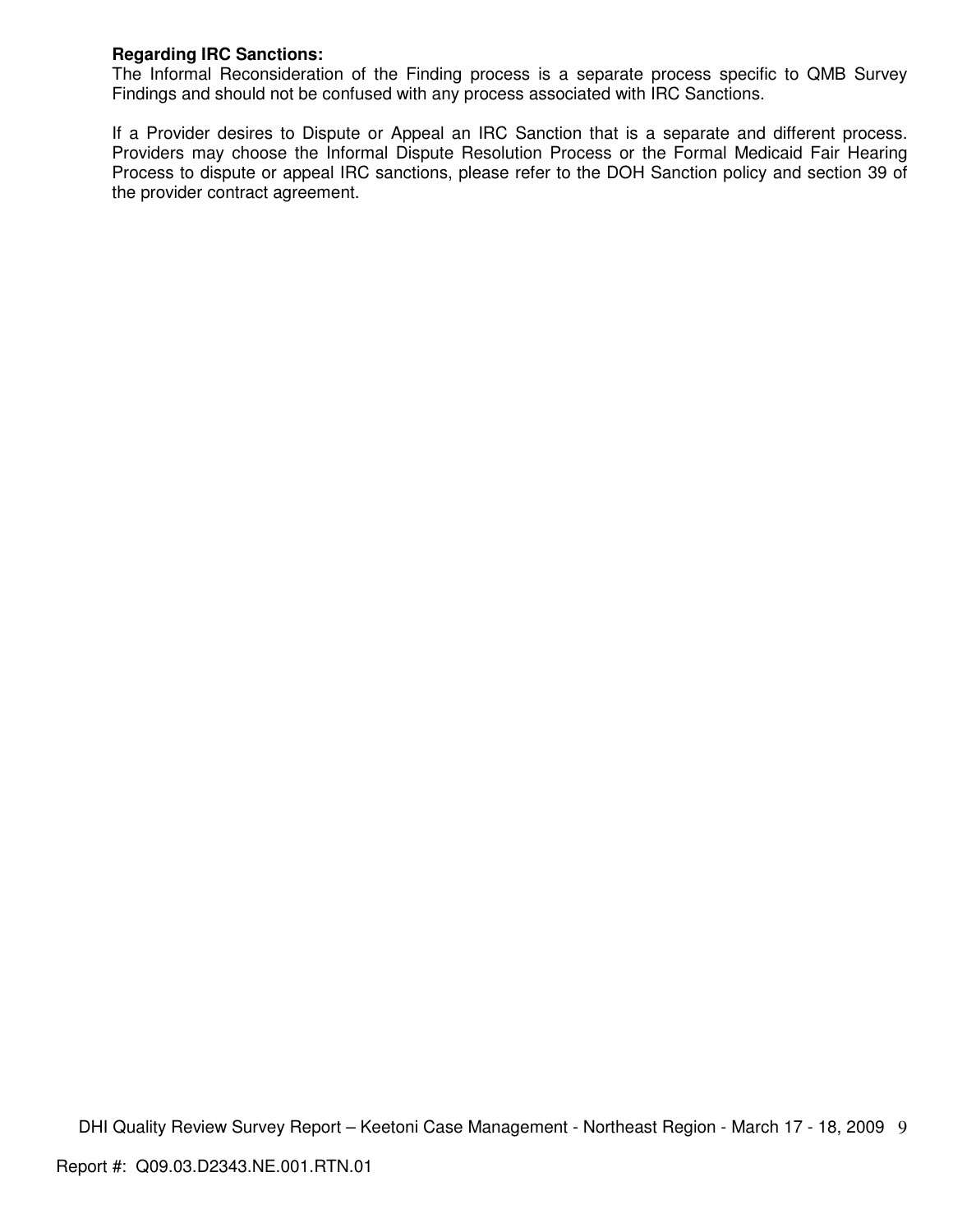| Agency:          | Keetoni Case Management - Northeast Region |
|------------------|--------------------------------------------|
| Program:         | Developmental Disabilities Waiver          |
| Service:         | Case Management                            |
| Monitoring Type: | Routine                                    |
| Date of Survey:  | March 17 - 18, 2009                        |

| <b>Statute</b>                                                                                                                                                                                                                                                                                                                                                                                                                                                                                                                                                                                                                                                                                                                                                                                                                                                                                                                                                                                                                                                                                                                                                                                                                                                                                                                                                                                                                                                                                                              | <b>Deficiency</b>                                                                                                                                                                                                                                                                                                                                                                                                                                                                                                                                                                                                                                                                                                                                                                                                               | <b>Agency Plan of Correction and</b><br><b>Responsible Party</b> | <b>Date</b><br><b>Due</b> |
|-----------------------------------------------------------------------------------------------------------------------------------------------------------------------------------------------------------------------------------------------------------------------------------------------------------------------------------------------------------------------------------------------------------------------------------------------------------------------------------------------------------------------------------------------------------------------------------------------------------------------------------------------------------------------------------------------------------------------------------------------------------------------------------------------------------------------------------------------------------------------------------------------------------------------------------------------------------------------------------------------------------------------------------------------------------------------------------------------------------------------------------------------------------------------------------------------------------------------------------------------------------------------------------------------------------------------------------------------------------------------------------------------------------------------------------------------------------------------------------------------------------------------------|---------------------------------------------------------------------------------------------------------------------------------------------------------------------------------------------------------------------------------------------------------------------------------------------------------------------------------------------------------------------------------------------------------------------------------------------------------------------------------------------------------------------------------------------------------------------------------------------------------------------------------------------------------------------------------------------------------------------------------------------------------------------------------------------------------------------------------|------------------------------------------------------------------|---------------------------|
| Tag #1A08 Agency Case File                                                                                                                                                                                                                                                                                                                                                                                                                                                                                                                                                                                                                                                                                                                                                                                                                                                                                                                                                                                                                                                                                                                                                                                                                                                                                                                                                                                                                                                                                                  |                                                                                                                                                                                                                                                                                                                                                                                                                                                                                                                                                                                                                                                                                                                                                                                                                                 |                                                                  |                           |
| Developmental Disabilities (DD) Waiver Service<br>Standards effective 4/1/2007<br><b>CHAPTER 1 II. PROVIDER AGENCY</b><br><b>REQUIREMENTS:</b> The objective of these<br>standards is to establish Provider Agency policy,<br>procedure and reporting requirements for DD<br>Medicaid Waiver program. These requirements<br>apply to all such Provider Agency staff, whether<br>directly employed or subcontracting with the<br>Provider Agency. Additional Provider Agency<br>requirements and personnel qualifications may be<br>applicable for specific service standards.<br>D. Provider Agency Case File for the<br>Individual: All Provider Agencies shall maintain at<br>the administrative office a confidential case file for<br>each individual. Case records belong to the<br>individual receiving services and copies shall be<br>provided to the receiving agency whenever an<br>individual changes providers. The record must<br>also be made available for review when requested<br>by DOH, HSD or federal government<br>representatives for oversight purposes. The<br>individual's case file shall include the following<br>requirements:<br>Emergency contact information, including<br>(1)<br>the individual's address, telephone number,<br>names and telephone numbers of relatives, or<br>guardian or conservator, physician's name(s) and<br>telephone number(s), pharmacy name, address<br>and telephone number, and health plan if<br>appropriate;<br>The individual's complete and current<br>(2) | <b>Scope and Severity Rating: B</b><br>Based on record review, the Agency failed to<br>maintain at the administrative office a complete<br>and confidential case file for 8 of 20 individuals.<br>Review of the Agency individual case files<br>revealed the following items were not found,<br>incomplete, and/or not current:<br>• Current & Emergency & Personal<br>Identification Information<br>$\circ$<br>Missing Health Care Plan Information (#4,<br>6, 10, 14 & 815<br>• Crisis Plans<br>Cardiac Condition (#17)<br>Allergies (#17)<br>Asthma (#17)<br>• Special Health Care Needs<br>Nutritional Evaluation (#6) (Per evaluation<br>dated 05/14/08 follow-up was to be<br>completed in 3 months. No evidence of a<br>follow up completed.<br>• Physical Therapy Evaluation (#18)<br>• Guardianship Documentation (#1) |                                                                  |                           |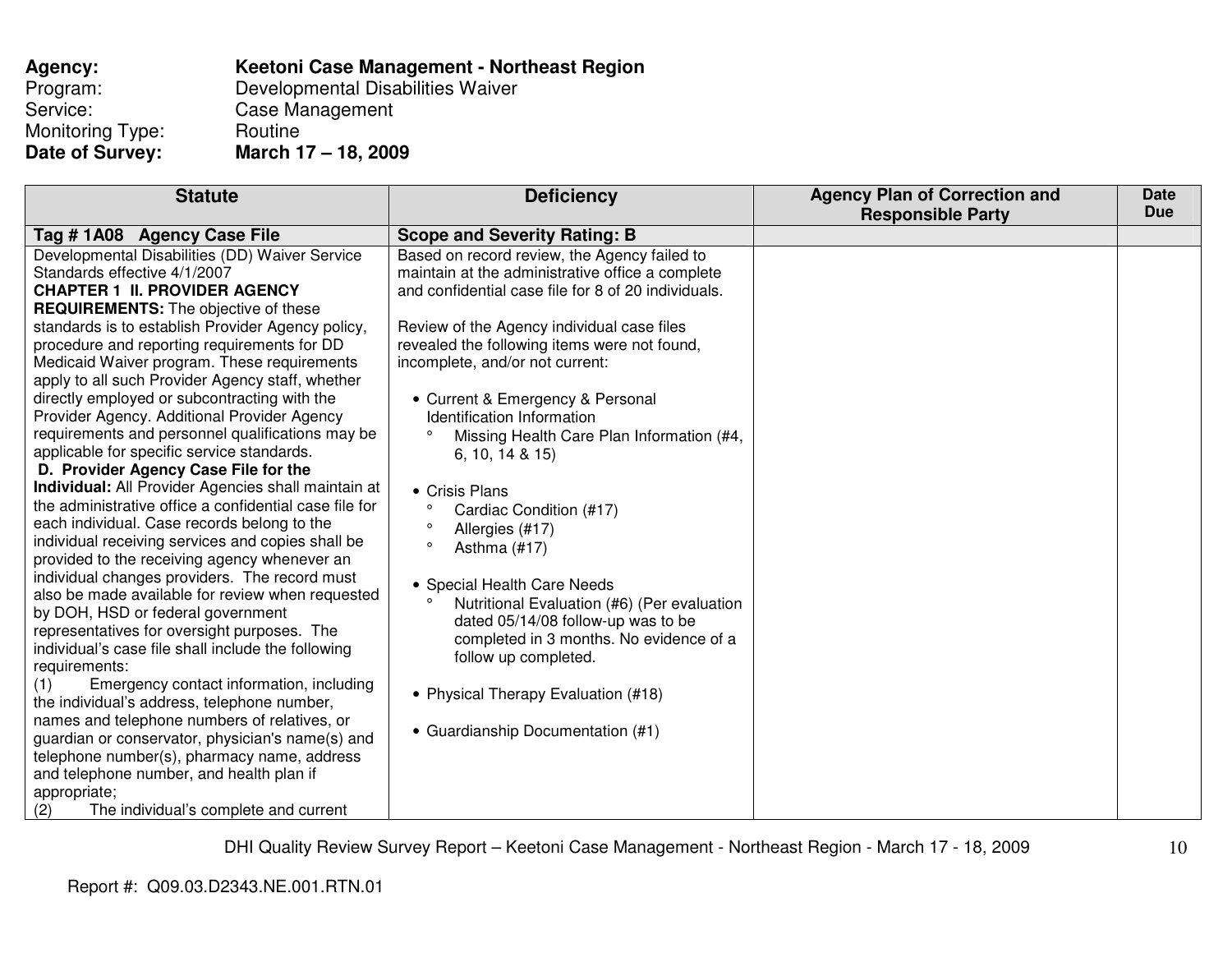| ISP, with all supplemental plans specific to the   |  |  |
|----------------------------------------------------|--|--|
| individual, and the most current completed Health  |  |  |
| Assessment Tool (HAT);                             |  |  |
| Progress notes and other service delivery<br>(3)   |  |  |
| documentation;                                     |  |  |
| Crisis Prevention/Intervention Plans, if<br>(4)    |  |  |
| there are any for the individual;                  |  |  |
| A medical history, which shall include at<br>(5)   |  |  |
| least demographic data, current and past medical   |  |  |
| diagnoses including the cause (if known) of the    |  |  |
| developmental disability, psychiatric diagnoses,   |  |  |
| allergies (food, environmental, medications),      |  |  |
| immunizations, and most recent physical exam;      |  |  |
| When applicable, transition plans<br>(6)           |  |  |
| completed for individuals at the time of discharge |  |  |
| from Fort Stanton Hospital or Los Lunas Hospital   |  |  |
| and Training School; and                           |  |  |
| Case records belong to the individual<br>(7)       |  |  |
| receiving services and copies shall be provided to |  |  |
| the individual upon request.                       |  |  |
| The receiving Provider Agency shall be<br>(8)      |  |  |
| provided at a minimum the following records        |  |  |
| whenever an individual changes provider            |  |  |
| agencies:                                          |  |  |
| (a) Complete file for the past 12 months;          |  |  |
| (b) ISP and quarterly reports from the current     |  |  |
| and prior ISP year;                                |  |  |
| (c) Intake information from original admission to  |  |  |
| services; and                                      |  |  |
| (d) When applicable, the Individual Transition     |  |  |
| Plan at the time of discharge from Los Lunas       |  |  |
| Hospital and Training School or Ft. Stanton        |  |  |
| Hospital.                                          |  |  |
|                                                    |  |  |
|                                                    |  |  |
|                                                    |  |  |
|                                                    |  |  |
|                                                    |  |  |
|                                                    |  |  |
|                                                    |  |  |
|                                                    |  |  |
|                                                    |  |  |
|                                                    |  |  |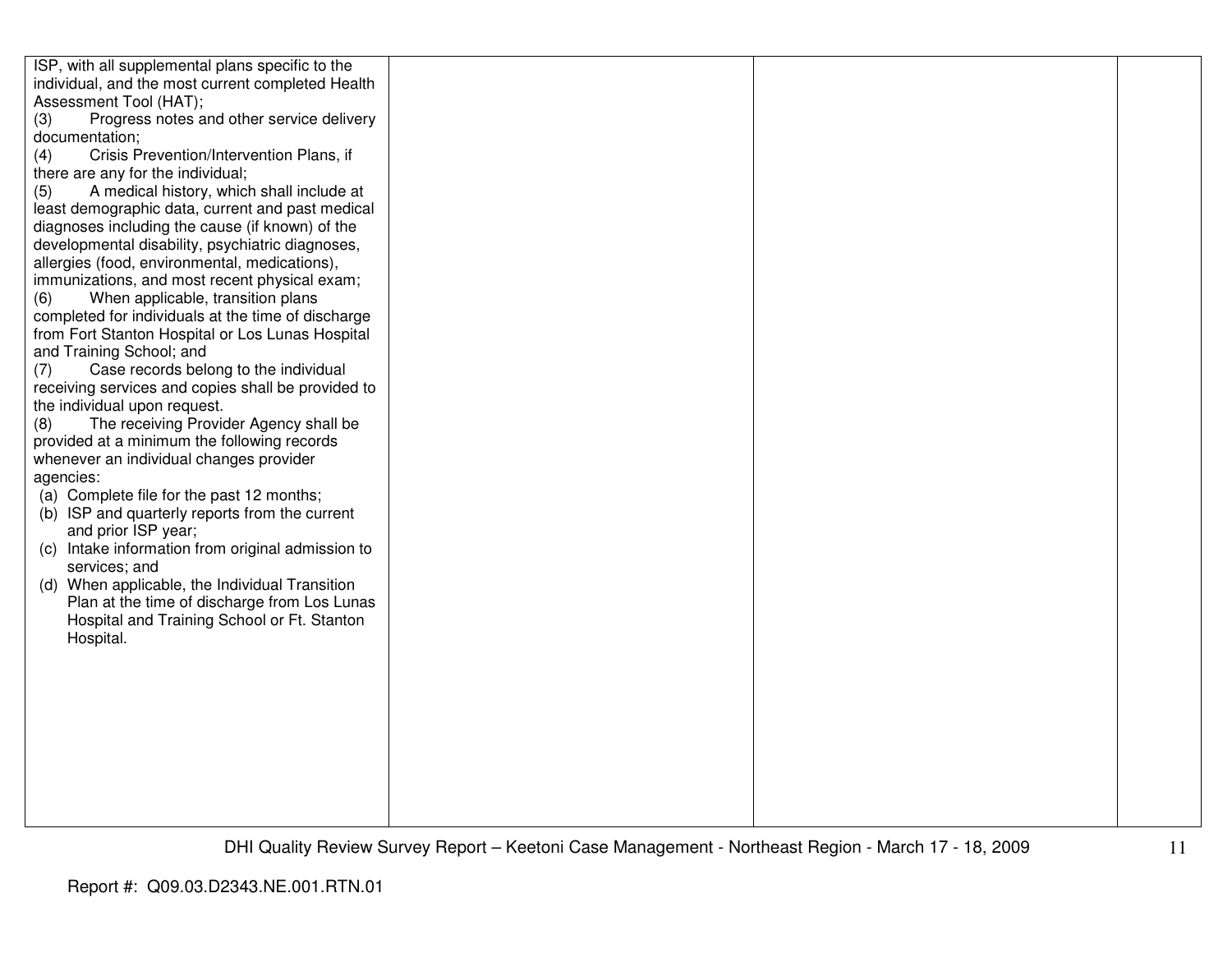| Tag # 4C04 (CoP) - Assessment Activities                                                                                                                                                                                                                                                                                                             | <b>Scope and Severity Rating: E</b>                                                                                                                                       |  |
|------------------------------------------------------------------------------------------------------------------------------------------------------------------------------------------------------------------------------------------------------------------------------------------------------------------------------------------------------|---------------------------------------------------------------------------------------------------------------------------------------------------------------------------|--|
| Developmental Disabilities (DD) Waiver Service<br>Standards effective 4/1/2007<br><b>CHAPTER 4 III. CASE MANAGEMENT</b><br><b>SERVICE REQUIREMENTS</b>                                                                                                                                                                                               | Based on record review, the Agency failed to<br>complete and compile the elements of the Long<br>Term Care Assessment Abstract (LTCAA) packet<br>for 6 of 20 individuals. |  |
| <b>B. Case Management Assessment Activities:</b><br>Assessment activities shall include but are not<br>limited to the following requirements:                                                                                                                                                                                                        | The following items were not found:<br>• Client Individual Assessment (#12)                                                                                               |  |
| (1) Complete and compile the elements of the<br>Long Term Care Assessment Abstract (LTCAA)<br>packet to include:                                                                                                                                                                                                                                     | • MAW Letter (#1, 2, 5, 13 & 14)                                                                                                                                          |  |
| (a) LTCAA form (MAD 378);<br>Comprehensive Individual Assessment<br>(b)<br>(CIA);                                                                                                                                                                                                                                                                    |                                                                                                                                                                           |  |
| (c) Current physical exam and medical/clinical<br>history;                                                                                                                                                                                                                                                                                           |                                                                                                                                                                           |  |
| Norm-referenced adaptive behavioral<br>(d)<br>assessment; and<br>(e) A copy of the Allocation Letter (initial<br>submission only).                                                                                                                                                                                                                   |                                                                                                                                                                           |  |
| (2) Prior to service delivery, obtain a copy of the<br>Medical Assistant Worker (MAW) letter to verify<br>that the county Income Support Division (ISD)<br>office of the Human Services Department (HSD)<br>has completed a determination that the individual<br>meets financial and medical eligibility to<br>participate in the DD Waiver program. |                                                                                                                                                                           |  |
| (3) Provide a copy of the MAW letter to service<br>providers listed on the ISP budget (MAD 046).                                                                                                                                                                                                                                                     |                                                                                                                                                                           |  |
|                                                                                                                                                                                                                                                                                                                                                      |                                                                                                                                                                           |  |
|                                                                                                                                                                                                                                                                                                                                                      |                                                                                                                                                                           |  |
|                                                                                                                                                                                                                                                                                                                                                      |                                                                                                                                                                           |  |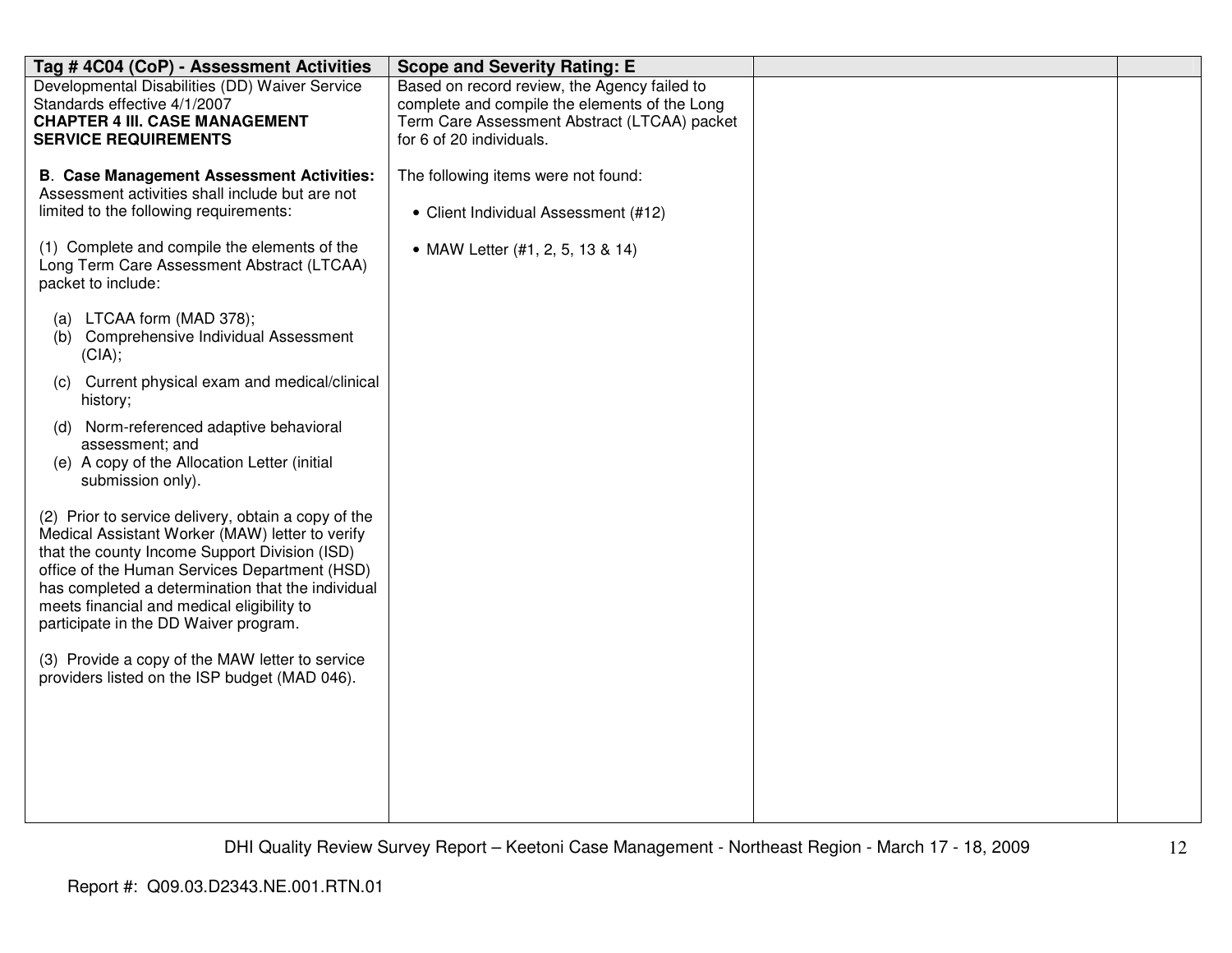| Tag #4C09 - Secondary FOC                                                                                                                                                                                                                                                                                                                                                                                                         | <b>Scope and Severity Rating: A</b>                                                                             |  |
|-----------------------------------------------------------------------------------------------------------------------------------------------------------------------------------------------------------------------------------------------------------------------------------------------------------------------------------------------------------------------------------------------------------------------------------|-----------------------------------------------------------------------------------------------------------------|--|
| Developmental Disabilities (DD) Waiver Service                                                                                                                                                                                                                                                                                                                                                                                    | Based on record review, the Agency failed to                                                                    |  |
| Standards effective 4/1/2007                                                                                                                                                                                                                                                                                                                                                                                                      | maintain documentation assuring individuals                                                                     |  |
| <b>CHAPTER 4 III. CASE MANAGEMENT</b>                                                                                                                                                                                                                                                                                                                                                                                             | obtained all services through the Secondary                                                                     |  |
| <b>SERVICE REQUIREMENTS</b>                                                                                                                                                                                                                                                                                                                                                                                                       | Freedom of Choice process for 1 of 20 individuals.                                                              |  |
| G. Secondary Freedom of Choice Process                                                                                                                                                                                                                                                                                                                                                                                            |                                                                                                                 |  |
| (1) The Case Management Provider Agency will<br>ensure that it maintains a current Secondary<br>Freedom of Choice (FOC) form that includes<br>all service providers offering services in that<br>region.                                                                                                                                                                                                                          | No evidence was found of the following:<br>• Secondary Freedom of Choice<br><sup>o</sup> Supported Living (#12) |  |
| (2) The Case Manager will present the<br>Secondary FOC form to the individual or<br>authorized representative for selection of<br>direct service providers.                                                                                                                                                                                                                                                                       |                                                                                                                 |  |
| (3) At least annually, at the time rights and<br>responsibilities are reviewed, individuals and<br>guardians served will be reminded that they<br>may change providers at any time, as well as<br>change types of services. At this time, Case<br>Managers shall offer to review the current<br>Secondary FOC list with individuals and<br>guardians served. If they are interested in<br>changing, a new FOC shall be completed. |                                                                                                                 |  |
|                                                                                                                                                                                                                                                                                                                                                                                                                                   |                                                                                                                 |  |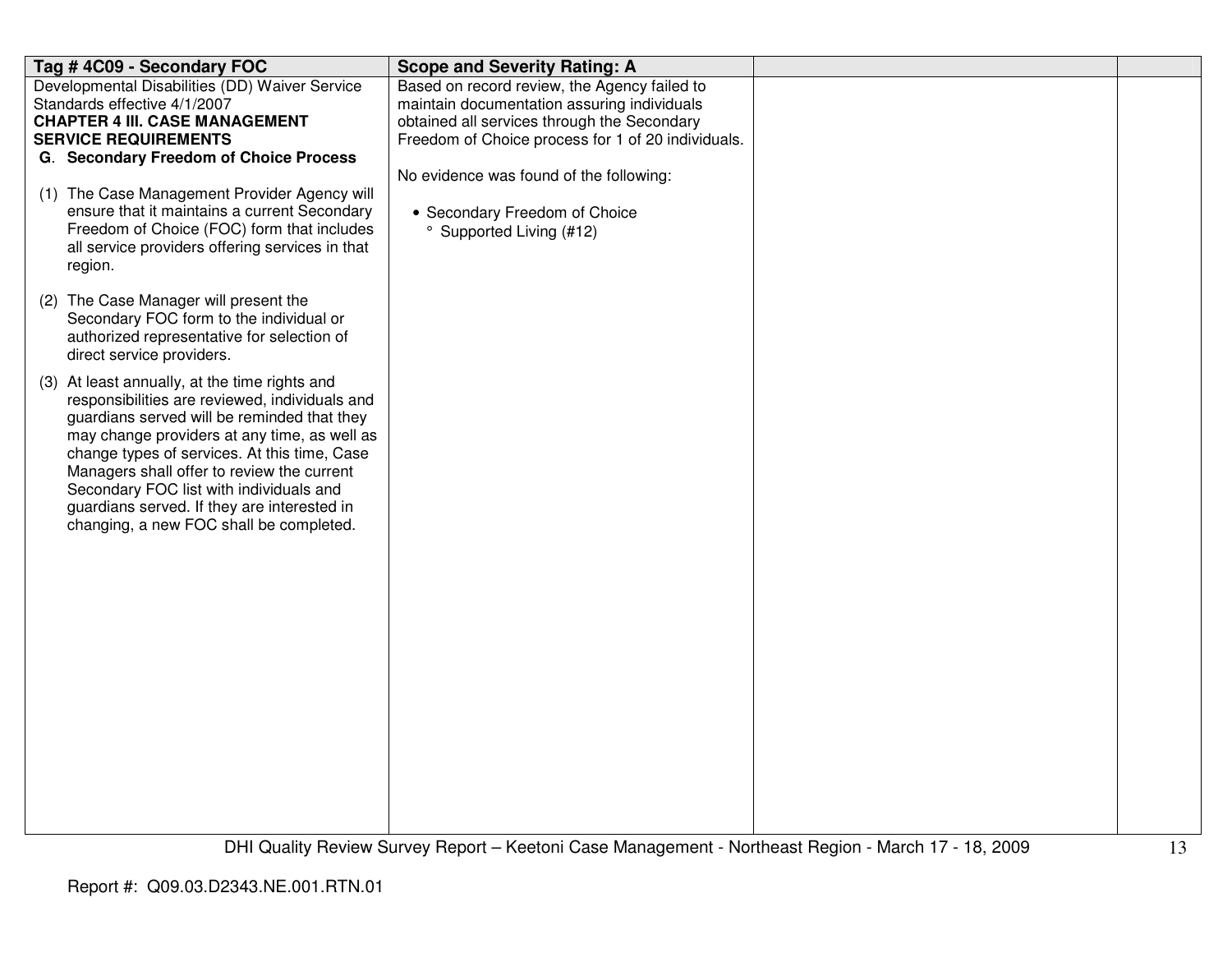| Tag #4C12 (CoP) - Monitoring & Eval. of                                                                                                                                                                                                                                                                                                                                                                                                                                                                                                                                                                                                                                                                                                                                                                                                                                                                                                                                                                                                                                                                                                                                                                                                                       | <b>Scope and Severity Rating: D</b>                                                                                                                                                                                                                                                                                                                                                                                                                                                                                                                                                                                                                                               |  |
|---------------------------------------------------------------------------------------------------------------------------------------------------------------------------------------------------------------------------------------------------------------------------------------------------------------------------------------------------------------------------------------------------------------------------------------------------------------------------------------------------------------------------------------------------------------------------------------------------------------------------------------------------------------------------------------------------------------------------------------------------------------------------------------------------------------------------------------------------------------------------------------------------------------------------------------------------------------------------------------------------------------------------------------------------------------------------------------------------------------------------------------------------------------------------------------------------------------------------------------------------------------|-----------------------------------------------------------------------------------------------------------------------------------------------------------------------------------------------------------------------------------------------------------------------------------------------------------------------------------------------------------------------------------------------------------------------------------------------------------------------------------------------------------------------------------------------------------------------------------------------------------------------------------------------------------------------------------|--|
| Serv.                                                                                                                                                                                                                                                                                                                                                                                                                                                                                                                                                                                                                                                                                                                                                                                                                                                                                                                                                                                                                                                                                                                                                                                                                                                         |                                                                                                                                                                                                                                                                                                                                                                                                                                                                                                                                                                                                                                                                                   |  |
| Developmental Disabilities (DD) Waiver Service<br>Standards effective 4/1/2007<br><b>CHAPTER 4 III. CASE MANAGEMENT</b><br><b>SERVICE REQUIREMENTS</b><br>J. Case Manager Monitoring and Evaluation of<br><b>Service Delivery</b>                                                                                                                                                                                                                                                                                                                                                                                                                                                                                                                                                                                                                                                                                                                                                                                                                                                                                                                                                                                                                             | Based on record review, the Agency failed to use<br>a formal ongoing monitoring process that provides<br>for the evaluation of quality, effectiveness, and<br>appropriateness of services and supports<br>provided to the individual for 1 of 20 individuals.                                                                                                                                                                                                                                                                                                                                                                                                                     |  |
| (1) The Case Manager shall use a formal ongoing<br>monitoring process that provides for the<br>evaluation of quality, effectiveness, and<br>appropriateness of services and supports<br>provided to the individual as specified in the ISP.<br>(2) Monitoring and evaluation activities shall<br>include, but not be limited to:<br>(a) Face-To-Face Contact: A minimum of twelve<br>(12) face-to-face contact visits annually (1 per<br>month) is required to occur between the Case<br>Manager and the individual served as described<br>in the ISP; an exception is that children may<br>receive a minimum of four visits per year;<br>(b) Jackson Class members require two (2) face-<br>to-face contacts per month, one of which occurs<br>at a location in which the individual spends the<br>majority of the day (i.e., place of employment,<br>habilitation program) and one at the person's<br>residence;<br>(c) For non-Jackson Class members who receive<br>Community Living Services, at least every other<br>month, one of the face-to-face visits shall occur in<br>the individual's residence;<br>(d) For adults who are not Jackson Class<br>members and who do not receive Community<br>Living Services, at least one face-to-face visit per | Record review of Agency files found face-to-face<br>visits were not alternating between community<br>sites and residence sites as required by standard<br>for the following individuals:<br>Individual #17 (Non-Jackson)<br>Three residential visits noted between 1/2008 &<br>12/2008<br>1/25/08 - Site Visit<br>2/11/08 - Site Visit (Keetoni/IDT)<br>3/11/08 - Site Visit (Taos ARC/IDT)<br>4/08/08 - Site Visit<br>5/23/08 - Site Visit<br>6/16/08 - Site Visit (Taos ARC/IDT)<br>7/09/08 - Home Visit<br>8/06/08 - Site Visit (Keetoni office)<br>$\bullet$<br>9/15/08 - Site Visit (Day Hab/IDT)<br>10/14/08 - Site Visit<br>11/06/08 - Home Visit<br>12/18/08 - Home Visit |  |
| quarter shall be in his or her home;<br>(e) If concerns regarding the health or safety of<br>the individual are documented during monitoring<br>or assessment activities, the Case Manager shall<br>immediately notify appropriate supervisory<br>personnel within the Provider Agency and<br>document the concern. If the reported concerns                                                                                                                                                                                                                                                                                                                                                                                                                                                                                                                                                                                                                                                                                                                                                                                                                                                                                                                  |                                                                                                                                                                                                                                                                                                                                                                                                                                                                                                                                                                                                                                                                                   |  |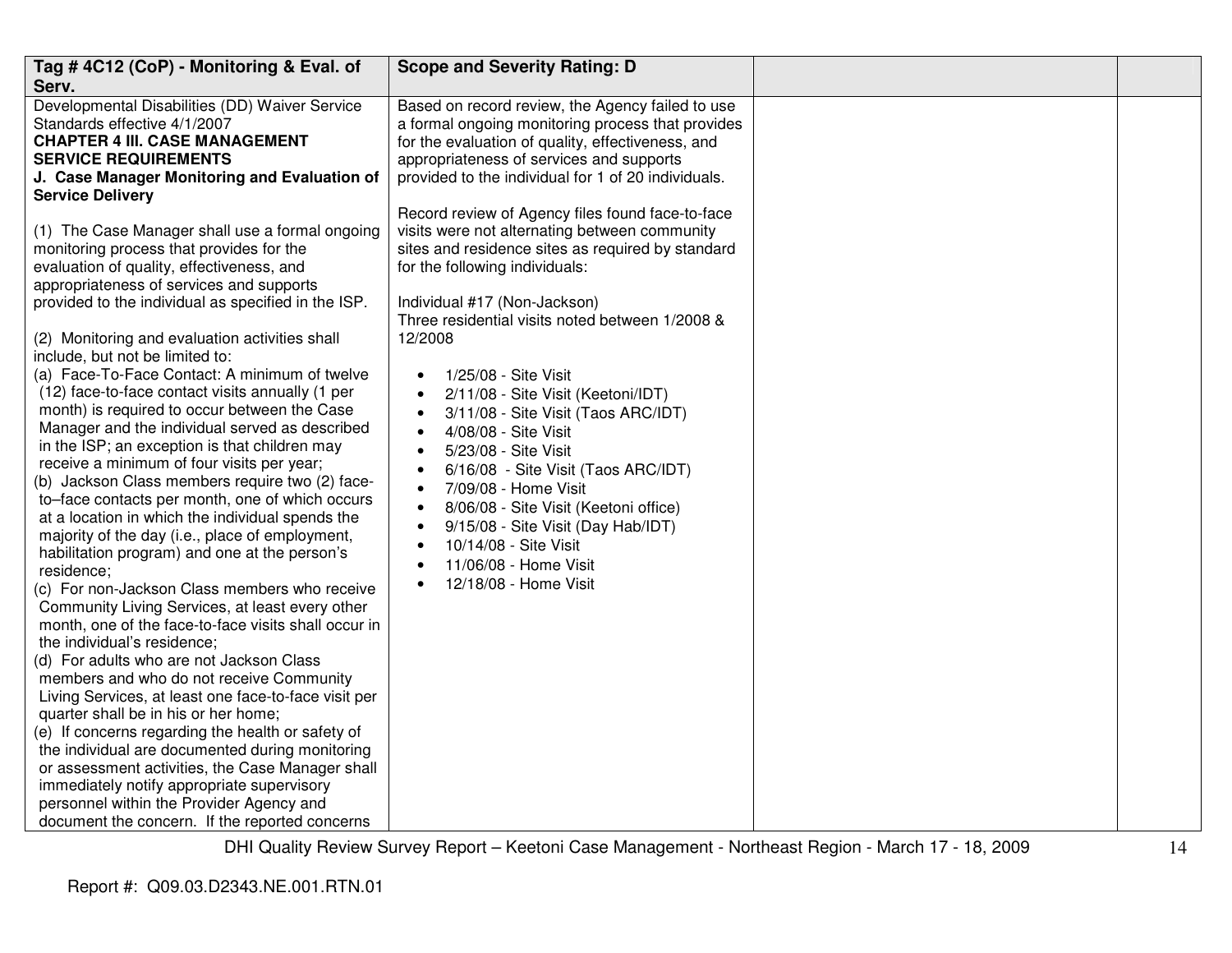| are not remedied by the Provider Agency within a      |  |  |
|-------------------------------------------------------|--|--|
| reasonable, mutually agreed period of time, the       |  |  |
| concern shall be reported in writing to the           |  |  |
| respective DDSD Regional Office and/or the            |  |  |
| Division of Health Improvement (DHI) as               |  |  |
| appropriate to the nature of the concern. Unless      |  |  |
| the nature of the concern is urgent, no more than     |  |  |
| fifteen (15) working days shall be allowed for        |  |  |
| remediation or development of an acceptable           |  |  |
| plan of remediation. This does not preclude the       |  |  |
| Case Managers' obligation to report abuse,            |  |  |
| neglect or exploitation as required by New            |  |  |
| Mexico Statute.                                       |  |  |
| (f) Service monitoring for children: When a parent    |  |  |
| chooses fewer than twelve (12) annual units of        |  |  |
| case management, the Case Manager will inform         |  |  |
| the parent of the parent's responsibility for the     |  |  |
| monitoring and evaluation activities during the       |  |  |
| months he or she does not receive case                |  |  |
| management services,                                  |  |  |
| (g) It is appropriate to conduct face-to-face visits  |  |  |
| with the individual both during the time the          |  |  |
| individual is receiving a service and during times    |  |  |
| the individual is not receiving a service. The        |  |  |
| preferences of the individual shall be taken into     |  |  |
| consideration when scheduling a visit. Visits may     |  |  |
| be scheduled in advance or be unannounced             |  |  |
| visits depending on the nature of the need in         |  |  |
| monitoring service delivery for the individual.       |  |  |
| (h) Communication with IDT members: Case              |  |  |
| Managers shall facilitate and maintain                |  |  |
| communication with the individual or his or her       |  |  |
| representative, other IDT members, providers and      |  |  |
| other relevant parties to ensure the individual       |  |  |
| receives maximum benefit of his or her services.      |  |  |
| Case Managers need to ensure that any needed          |  |  |
| adjustments to the service plan are made, where       |  |  |
| indicated. Concerns identified through                |  |  |
| communication with teams that are not remedied        |  |  |
| within a reasonable period of time shall be           |  |  |
| reported in writing to the respective regional office |  |  |
| and/or the Division of Health Improvements, as        |  |  |
| appropriate to the concerns.                          |  |  |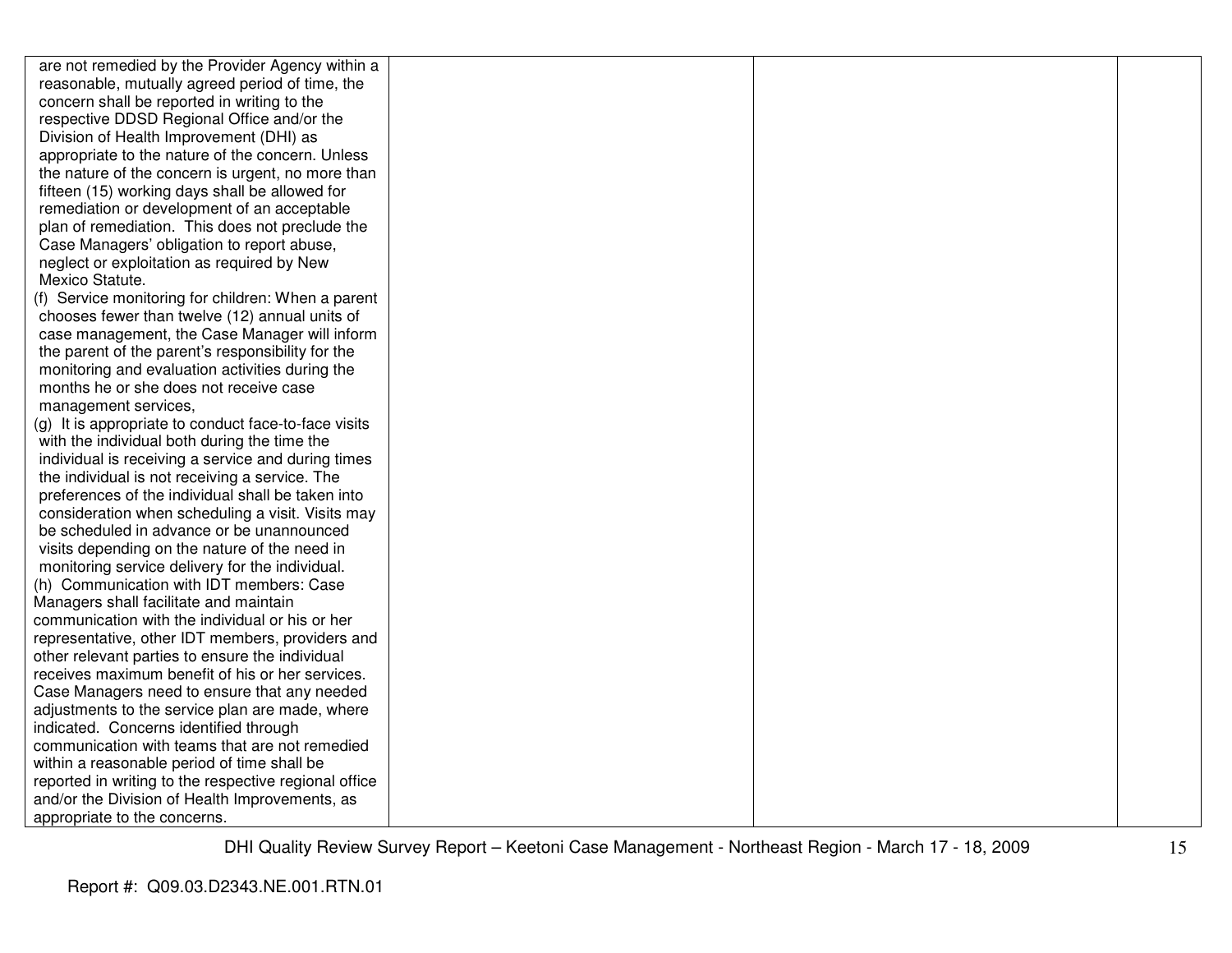| Tag # 4C15 - QA Requirements                                                                                                                                                                                                                                                                                                  | <b>Scope and Severity Rating: B</b>                                                          |  |
|-------------------------------------------------------------------------------------------------------------------------------------------------------------------------------------------------------------------------------------------------------------------------------------------------------------------------------|----------------------------------------------------------------------------------------------|--|
| Developmental Disabilities (DD) Waiver Service                                                                                                                                                                                                                                                                                | Based on record review, the Agency failed to                                                 |  |
| Standards effective 4/1/2007                                                                                                                                                                                                                                                                                                  | ensure that reports and ISP's meet required                                                  |  |
| <b>CHAPTER 4 IV. CASE MANAGEMENT</b>                                                                                                                                                                                                                                                                                          | timelines and include the required contents for 4                                            |  |
| PROVIDER AGENCY REQUIREMENTS                                                                                                                                                                                                                                                                                                  | of 20 individuals.                                                                           |  |
| C. Quality Assurance Requirements: Case                                                                                                                                                                                                                                                                                       |                                                                                              |  |
| Management Provider Agencies will use an                                                                                                                                                                                                                                                                                      | The evidence of the following quarterly/bi-annual                                            |  |
| Internal Quality Assurance and Improvement Plan                                                                                                                                                                                                                                                                               | reports were not found:                                                                      |  |
| that must be submitted to and reviewed by the                                                                                                                                                                                                                                                                                 |                                                                                              |  |
| Statewide Case Management Coordinator, that                                                                                                                                                                                                                                                                                   | • Family Living Quarterly Reports                                                            |  |
| shall include but is not limited to the following:                                                                                                                                                                                                                                                                            | $^{\circ}$ Individual #11 - (1/2008 - 10/2008)                                               |  |
| Case Management Provider Agencies are to:<br>(1)                                                                                                                                                                                                                                                                              | $\degree$ Individual #19 - (1/2008 - 11/2008)                                                |  |
| Use a formal ongoing monitoring protocol<br>(a)                                                                                                                                                                                                                                                                               |                                                                                              |  |
| that provides for the evaluation of quality,                                                                                                                                                                                                                                                                                  | • Community Access Quarterly Reports                                                         |  |
| effectiveness and continued need for                                                                                                                                                                                                                                                                                          | $\degree$ Individual #11 - (1/2008 - 11/2008)                                                |  |
| services and supports provided to the                                                                                                                                                                                                                                                                                         |                                                                                              |  |
| individual. This protocol shall be written and<br>its implementation documented.                                                                                                                                                                                                                                              | • Behavior Consultation Quarterly Reports                                                    |  |
|                                                                                                                                                                                                                                                                                                                               | $\degree$ Individual #4 - (2/2008 - 8/2008)                                                  |  |
| Assure that reports and ISPs meet required<br>(b)                                                                                                                                                                                                                                                                             | $^{\circ}$ Individual #19 - (6/2008 - 11/2008)                                               |  |
| timelines and include required content.                                                                                                                                                                                                                                                                                       |                                                                                              |  |
| Conduct a quarterly review of progress<br>(c)<br>reports from service providers to verify that<br>the individual's desired outcomes and action<br>plans remain appropriate and realistic.                                                                                                                                     | • Speech/Language Therapy Bi-Annual Reports<br>$\degree$ Individual # 6 - (5/2008 - 11/2008) |  |
| (i) If the service providers' quarterly reports are<br>not received by the Case Management<br>Provider Agency within fourteen (14) days<br>following the end of the quarter, the Case<br>Management Provider Agency is to contact<br>the service provider in writing requesting the<br>report within one week from that date. |                                                                                              |  |
| (ii) If the quarterly report is not received within<br>one week of the written request, the Case<br>Management Provider Agency is to contact<br>the respective DDSD Regional Office in<br>writing within one business day for<br>assistance in obtaining required reports.                                                    |                                                                                              |  |
| Assure at least quarterly that Crisis<br>(d)<br>Prevention/Intervention Plans are in place in<br>the residence and at the Provider Agency of                                                                                                                                                                                  |                                                                                              |  |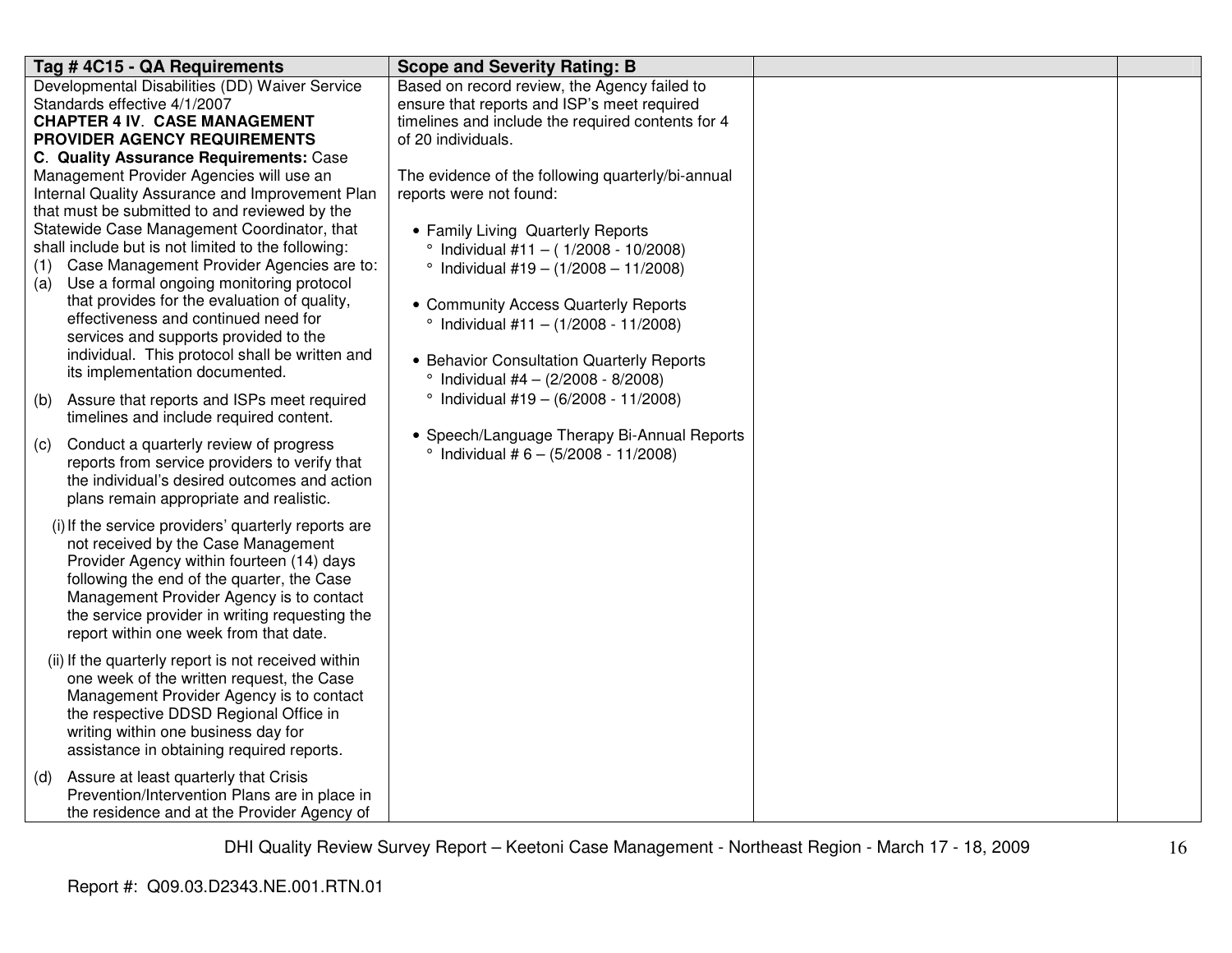|     | the Day Services for all individuals who have<br>chronic medical condition(s) with potential for<br>life threatening complications and/or who<br>have behavioral challenge(s) that pose a<br>potential for harm to themselves or others.                                                                                                                                                                                                                                                                                                           |  |  |
|-----|----------------------------------------------------------------------------------------------------------------------------------------------------------------------------------------------------------------------------------------------------------------------------------------------------------------------------------------------------------------------------------------------------------------------------------------------------------------------------------------------------------------------------------------------------|--|--|
| (e) | Assure at least quarterly that a current Health<br>Care Plan (HCP) is in place in the residence<br>and day service site for individuals who<br>receive Community Living or Day Services<br>and who have a HAT score of 4, 5, or 6.<br>During face-to-face visits and review of<br>quarterly reports, the Case Manager is<br>required to verify that the Health Care Plan is<br>being implemented.                                                                                                                                                  |  |  |
| (f) | Assure that Community Living Services are<br>delivered in accordance with standards,<br>including responsibility of the IDT Members<br>to plan for at least 30 hours per week of<br>planned activities outside the residence. If<br>this is not possible due to the needs of the<br>individual, a goal shall be developed that<br>focuses on appropriate levels of community<br>integration. These activities do not need to<br>be limited to paid supports but may include<br>independent or leisure activities appropriate<br>to the individual. |  |  |
| (g) | Perform annual satisfaction surveys with<br>individuals regarding case management<br>services. A copy of the summary is due each<br>December 10 <sup>th</sup> to the respective DDSD<br>Regional Office, along with a description of<br>actions taken to address suggestions and<br>problems identified in the survey.                                                                                                                                                                                                                             |  |  |
| (h) | Maintain regular communication with all<br>providers delivering services and products to<br>the individual.                                                                                                                                                                                                                                                                                                                                                                                                                                        |  |  |
| (i) | Establish and implement a written grievance<br>procedure.                                                                                                                                                                                                                                                                                                                                                                                                                                                                                          |  |  |
| (j) | Notify appropriate supervisory personnel<br>within the Provider Agency if concerns are                                                                                                                                                                                                                                                                                                                                                                                                                                                             |  |  |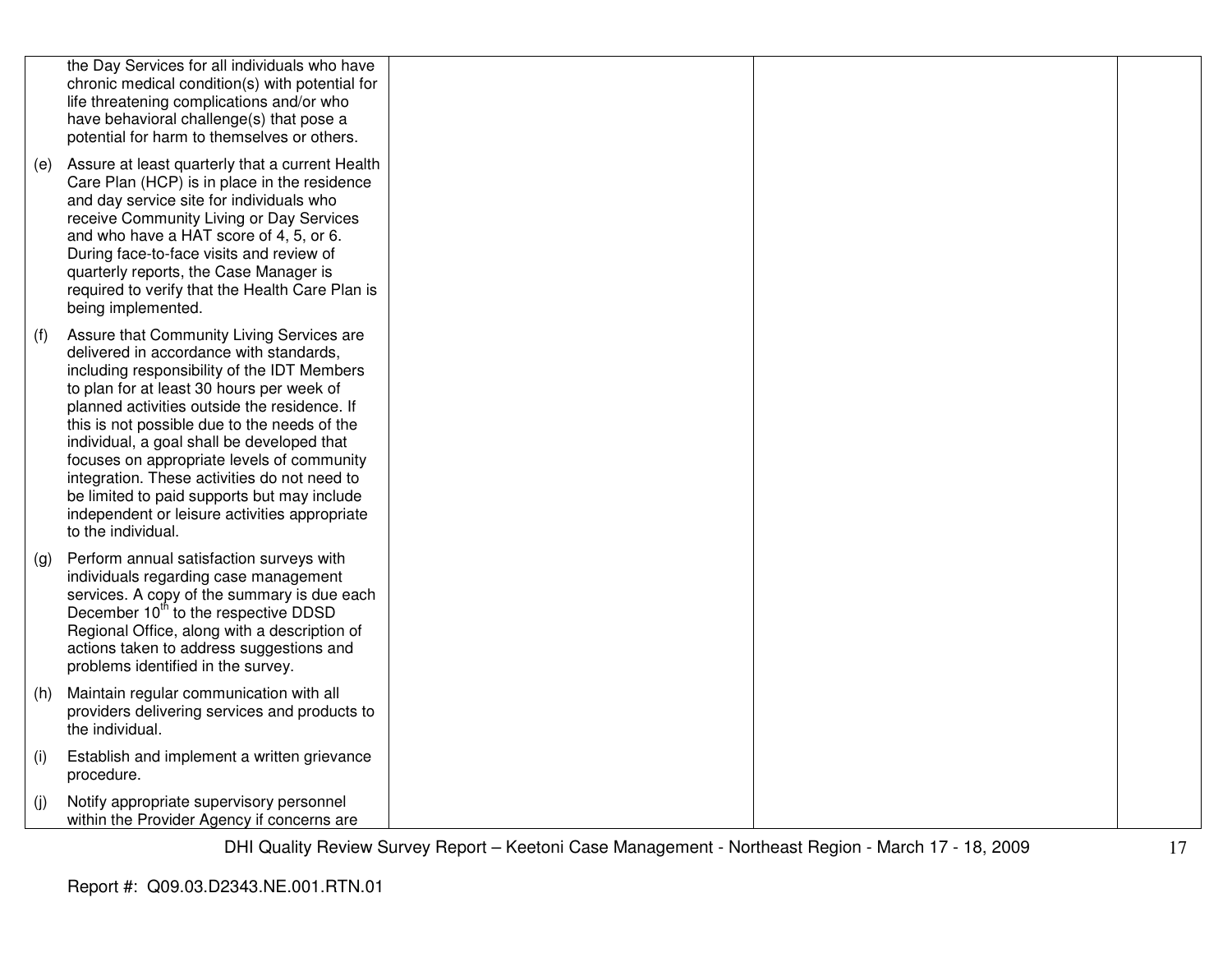|     | noted during monitoring or assessment<br>activities related to any of the above<br>requirements. If such concerns are not<br>remedied by the Provider Agency within a<br>reasonable mutually agreed period of time,<br>the concern shall be reported in writing to the<br>respective DDSD Regional Office and/or DHI<br>as appropriate to the nature of the concern.<br>This does not preclude Case Managers'<br>obligations to report abuse, neglect or<br>exploitation as required by New Mexico<br>Statute. |  |  |
|-----|----------------------------------------------------------------------------------------------------------------------------------------------------------------------------------------------------------------------------------------------------------------------------------------------------------------------------------------------------------------------------------------------------------------------------------------------------------------------------------------------------------------|--|--|
| (k) | Utilize and submit the "Request for DDSD<br>Regional Office Intervention" form as<br>needed, such as when providers are not<br>responsive in addressing a quality assurance<br>concern. The Case Management Provider<br>Agency is required to keep a copy in the<br>individual's file.                                                                                                                                                                                                                         |  |  |
|     | (2) Case Managers and Case Management<br>Provider Agencies are required to promote and<br>comply with the Case Management Code of<br>Ethics:                                                                                                                                                                                                                                                                                                                                                                   |  |  |
|     | (a) Case Managers shall provide the<br>individual/guardian with a copy of the Code<br>of Ethics when Addendum A is signed.                                                                                                                                                                                                                                                                                                                                                                                     |  |  |
|     | (b) Complaints against a Case Manager for<br>violation of the Code of Ethics brought to the<br>attention of DDSD will be sent to the Case<br>Manager's supervisor who is required to<br>respond within 10 working days to DDSD<br>with detailed actions taken. DDSD reserves<br>the right to forward such complaints to the<br>IRC.                                                                                                                                                                            |  |  |
|     |                                                                                                                                                                                                                                                                                                                                                                                                                                                                                                                |  |  |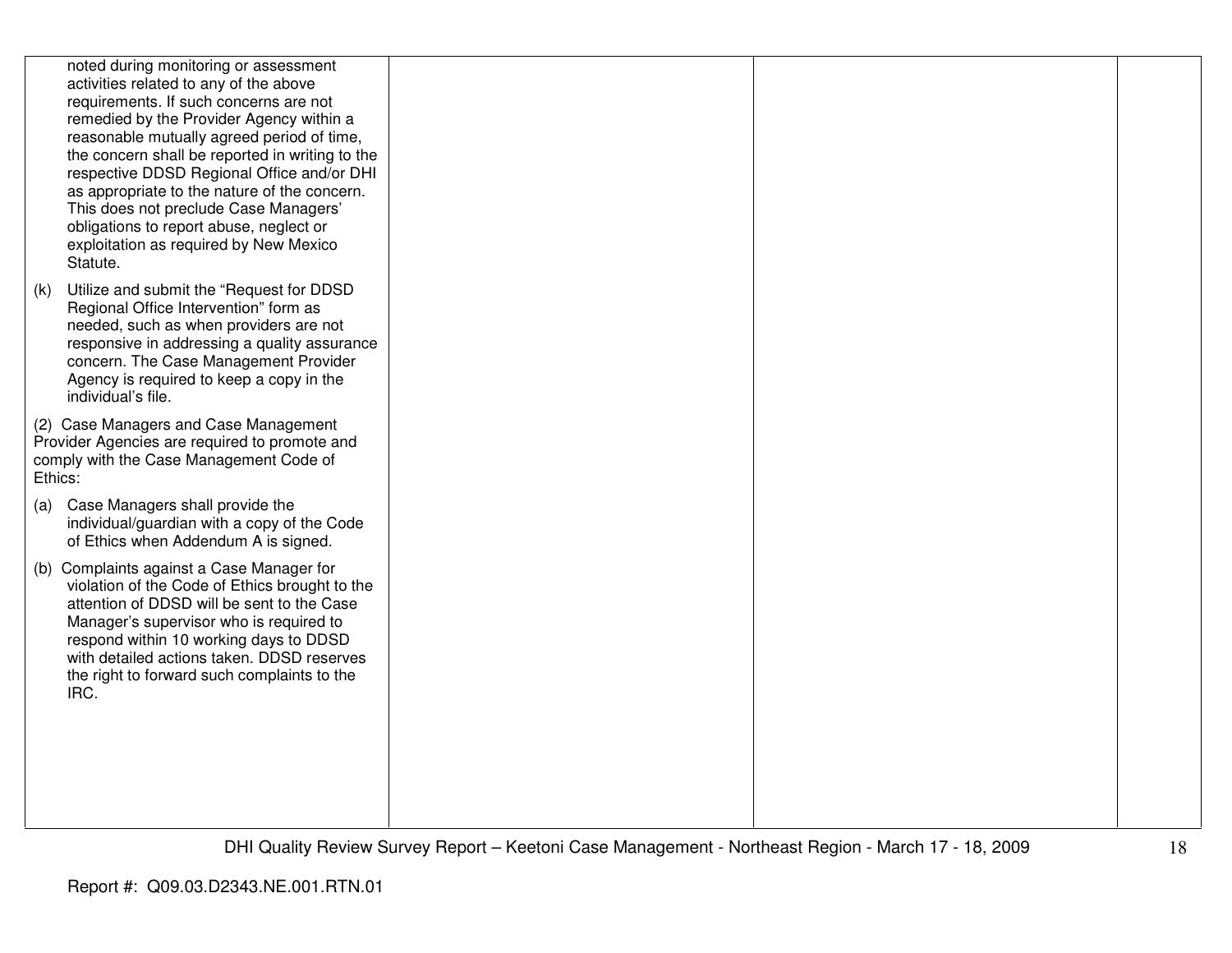| Tag # 4C19 - Staff Ratio                                                                                                                                                                                                                                                                                                                                                                                                                                                                                                                                                                                                                                                                                                                                                                                                                                                                                                                                                                                                                                                                                                                                                                                                                                                                                                                                                                                                                                                                                                                                         | <b>Scope and Severity Rating: D</b>                                                                                                                                                                                                                                                                                                                                                                                |  |
|------------------------------------------------------------------------------------------------------------------------------------------------------------------------------------------------------------------------------------------------------------------------------------------------------------------------------------------------------------------------------------------------------------------------------------------------------------------------------------------------------------------------------------------------------------------------------------------------------------------------------------------------------------------------------------------------------------------------------------------------------------------------------------------------------------------------------------------------------------------------------------------------------------------------------------------------------------------------------------------------------------------------------------------------------------------------------------------------------------------------------------------------------------------------------------------------------------------------------------------------------------------------------------------------------------------------------------------------------------------------------------------------------------------------------------------------------------------------------------------------------------------------------------------------------------------|--------------------------------------------------------------------------------------------------------------------------------------------------------------------------------------------------------------------------------------------------------------------------------------------------------------------------------------------------------------------------------------------------------------------|--|
| Developmental Disabilities (DD) Waiver Service<br>Standards effective 4/1/2007<br><b>CHAPTER 4 IV. CASE MANAGEMENT</b><br>PROVIDER AGENCY REQUIREMENTS                                                                                                                                                                                                                                                                                                                                                                                                                                                                                                                                                                                                                                                                                                                                                                                                                                                                                                                                                                                                                                                                                                                                                                                                                                                                                                                                                                                                           | Based on record review and interview, the Agency<br>failed to ensure that caseloads assigned did not<br>exceeded thirty (30) cases per Case Manager as<br>specified in DD Waiver Standards.                                                                                                                                                                                                                        |  |
| G. Case Management Staff Ratio<br>(1) The Case Management Provider Agency shall<br>assure that caseloads are assigned in such a way<br>as not to exceed thirty (30) cases per Case<br>Manager on average. Case Manager services<br>provided to children may be attributed to the<br>caseload proportionally based upon the number of<br>months of service provided per year (e.g., 4<br>months of Case Management service = $\frac{1}{3}$ case; 6<br>months of Case Management service = $\frac{1}{2}$ case).<br>(2) The Provider Agency shall maintain a current<br>roster per Case Manager. The roster of each<br>Case Manager will be available upon request by<br>DOH or its designee and will include the names of<br>the individuals and his or her current HAT scores.<br>(3) The practice of working for or subcontracting<br>with more than one Case Management Provider<br>Agency simultaneously is prohibited. If a Case<br>Manager provides services to individuals on more<br>than one Medicaid Waiver, or through other<br>funding sources, the Case Manager/Provider<br>Agency will clearly report that information to the<br>DDSD Regional Office with the quarterly Case<br>Manager caseload reports.<br>(4) The Case Management Provider Agency shall<br>hire and retain sufficient Case Managers to<br>adequately serve the client population.<br>(5) Failure of a Provider Agency to adhere to<br>this policy will result in immediate<br>moratorium until caseloads are adjusted<br>to an average of 30 or fewer cases per<br>Case Manager. | ° Review of Case Manager case loads<br>indicated Case Manager #22 had a case load<br>of 32 DD Waiver consumers, which included<br>2 children.<br>When surveyors asked how many total clients the<br>case manager had on their caseload, the following<br>was reported:<br>° CM #22 stated, "I have 32 total, of that 2 are<br>children. I do not do case management for<br>any other waivers, just the DD waiver." |  |